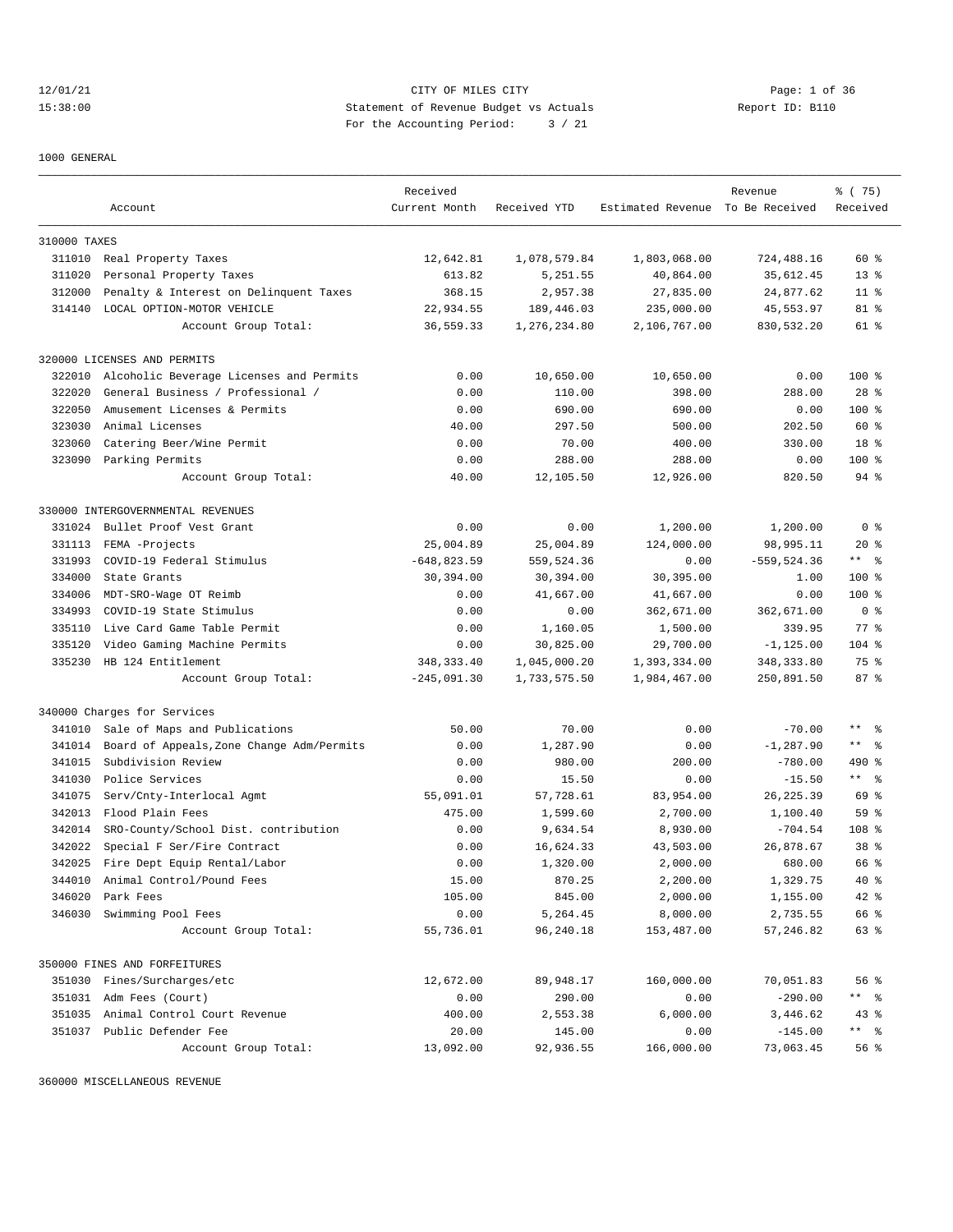# 12/01/21 CITY OF MILES CITY Page: 2 of 36 15:38:00 Statement of Revenue Budget vs Actuals Report ID: B110 For the Accounting Period: 3 / 21

1000 GENERAL

|        |                                   | Received      |              |                   | Revenue        | % (75)           |
|--------|-----------------------------------|---------------|--------------|-------------------|----------------|------------------|
|        | Account                           | Current Month | Received YTD | Estimated Revenue | To Be Received | Received         |
| 361005 | MidRivers Franchise Fees          | 0.00          | 79,095.47    | 100,000.00        | 20,904.53      | 79 %             |
| 361010 | Land Rental                       | 150.00        | 42,367.24    | 43,891.00         | 1,523.76       | 97 <sup>8</sup>  |
| 361020 | Building Rentals                  | 1,716.66      | 15,449.94    | 20,600.00         | 5,150.06       | 75 %             |
| 362020 | MISC REVENUE                      | $-30, 413.22$ | 16,477.19    | 0.00              | $-16, 477.19$  | $***$ $ -$       |
| 362022 | Health Ins-MMIA Emp Benefits Prog | $-42.15$      | $-35.05$     | 0.00              | 35.05          | $***$ $ -$       |
| 365000 | Contributions and Donations       | 0.00          | 644.00       | 0.00              | $-644.00$      | $***$ $ -$       |
| 366040 | Misc.-BHS                         | 0.00          | 0.00         | 900.00            | 900.00         | 0 <sup>8</sup>   |
| 366050 | Sale of Junk/Salvage-PD cars      | 0.00          | 4,715.00     | 2,760.00          | $-1,955.00$    | 171 %            |
| 367000 | Sale of Junk or Salvage           | 0.00          | 950.00       | 600.00            | $-350.00$      | 158 <sup>8</sup> |
|        | Account Group Total:              | $-28,588.71$  | 159,663.79   | 168,751.00        | 9,087.21       | 95 <sup>8</sup>  |
|        | 370000 INVESTMENT EARNINGS        |               |              |                   |                |                  |
| 371010 | Investment Earnings               | 0.00          | 1,952.96     | 10,000.00         | 8,047.04       | $20*$            |
|        | Account Group Total:              | 0.00          | 1,952.96     | 10,000.00         | 8,047.04       | $20*$            |
|        | 380000 OTHER FINANCING SOURCES    |               |              |                   |                |                  |
| 383000 | Interfund Operating Transfer      | 149,898.18    | 346,168.07   | 618,207.00        | 272,038.93     | 56%              |
|        | Account Group Total:              | 149,898.18    | 346,168.07   | 618,207.00        | 272,038.93     | 56%              |
|        | Fund Total:                       | $-18, 354.49$ | 3,718,877.35 | 5,220,605.00      | 1,501,727.65   | 71 %             |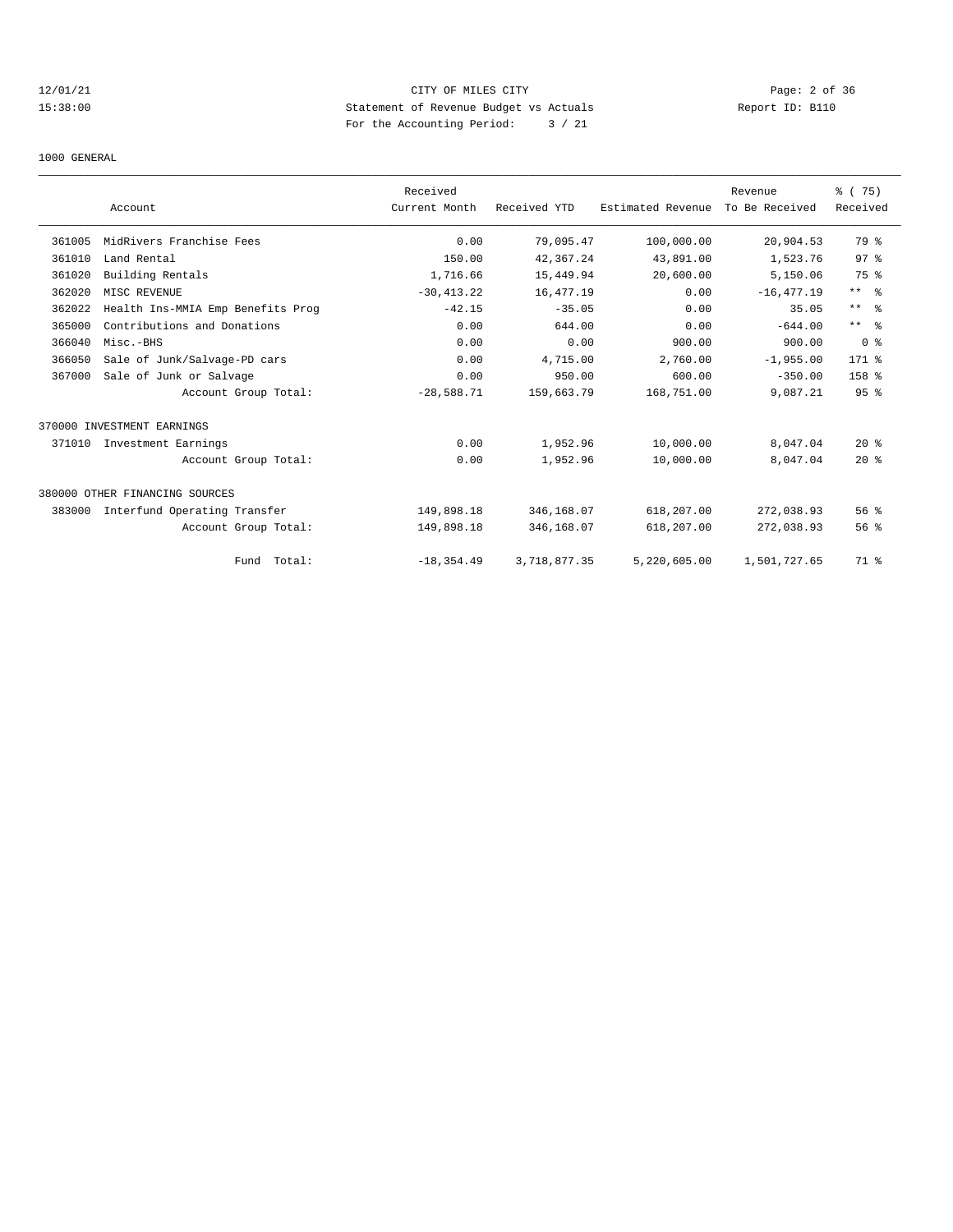# 12/01/21 CITY OF MILES CITY Page: 3 of 36 15:38:00 Statement of Revenue Budget vs Actuals Report ID: B110 For the Accounting Period: 3 / 21

#### 2220 LIBRARY

|        |                                   | Received      |              |                   | Revenue        | % (75)          |
|--------|-----------------------------------|---------------|--------------|-------------------|----------------|-----------------|
|        | Account                           | Current Month | Received YTD | Estimated Revenue | To Be Received | Received        |
|        | 340000 Charges for Services       |               |              |                   |                |                 |
| 341075 | Serv/Cnty-Interlocal Agmt         | 0.00          | 0.00         | 41,425.00         | 41,425.00      | $0$ %           |
| 346070 | Library Fees                      | 156.75        | 1,127.80     | 4,000.00          | 2,872.20       | $28$ %          |
| 346074 | Book Sales                        | 2.50          | 168.60       | 400.00            | 231.40         | 42 %            |
|        | Account Group Total:              | 159.25        | 1,296.40     | 45,825.00         | 44,528.60      | 3%              |
|        | 360000 MISCELLANEOUS REVENUE      |               |              |                   |                |                 |
| 362020 | MISC REVENUE                      | 0.00          | 0.00         | 200,000.00        | 200,000.00     | 0 <sup>8</sup>  |
| 365035 | Donation-Library Board of Trustee | 20.00         | 2,978.97     | 0.00              | $-2,978.97$    | $***$ $\approx$ |
|        | Account Group Total:              | 20.00         | 2,978.97     | 200,000.00        | 197,021.03     | 1 <sup>8</sup>  |
|        | 380000 OTHER FINANCING SOURCES    |               |              |                   |                |                 |
| 383000 | Interfund Operating Transfer      | 25,829.58     | 232,466.22   | 309,955.00        | 77,488.78      | 75 %            |
|        | Account Group Total:              | 25,829.58     | 232,466.22   | 309,955.00        | 77,488.78      | 75 %            |
|        | Fund Total:                       | 26,008.83     | 236,741.59   | 555,780.00        | 319,038.41     | $43$ $%$        |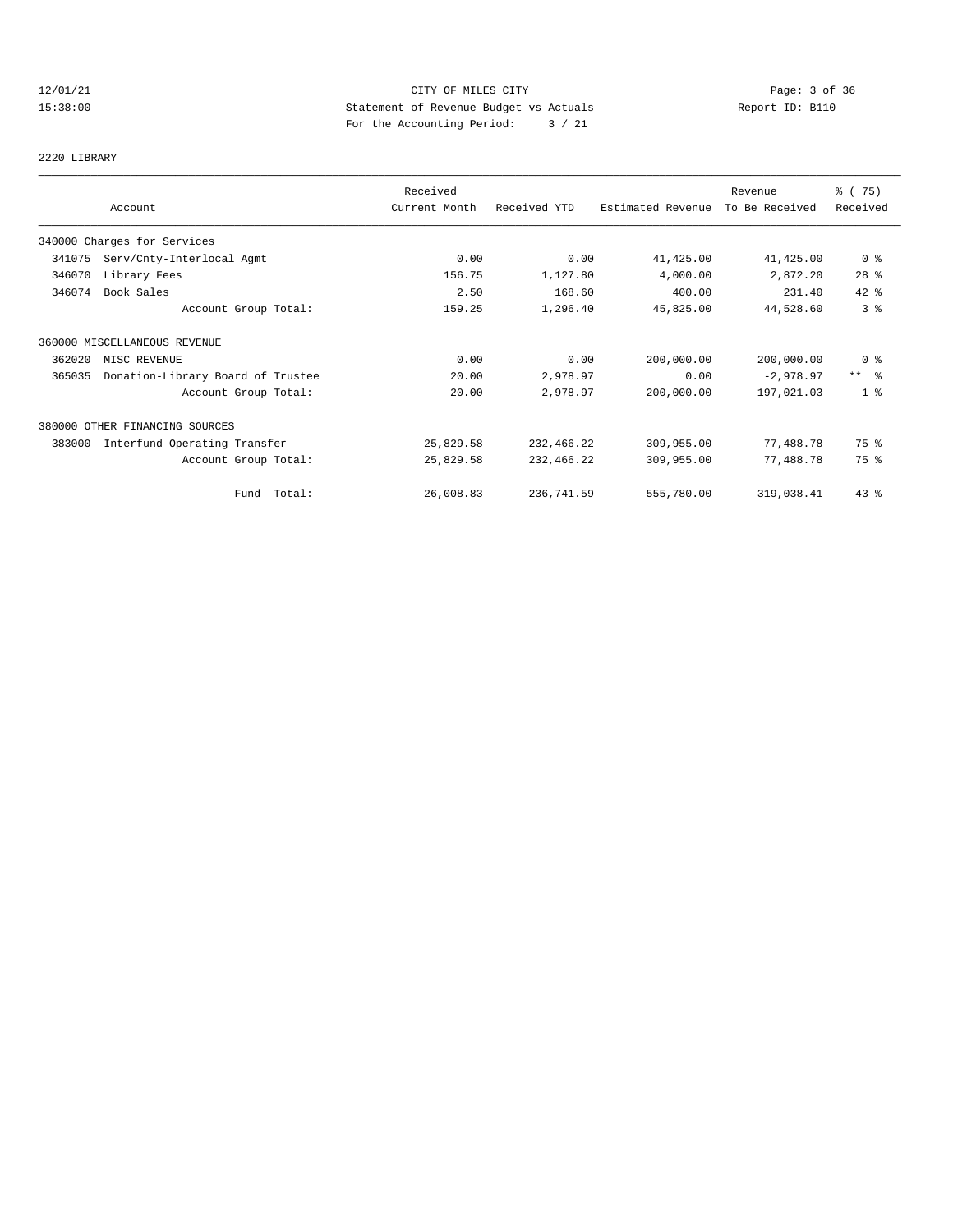# 12/01/21 CITY OF MILES CITY CHERE CITY Page: 4 of 36<br>15:38:00 Statement of Revenue Budget vs Actuals Report ID: B110 15:38:00 Statement of Revenue Budget vs Actuals Report ID: B110 For the Accounting Period: 3 / 21

#### 2260 EMERGENCY DISASTER

|              | Account                                | Received<br>Current Month | Received YTD | Estimated Revenue | Revenue<br>To Be Received | % (75)<br>Received |
|--------------|----------------------------------------|---------------------------|--------------|-------------------|---------------------------|--------------------|
| 310000 TAXES |                                        |                           |              |                   |                           |                    |
| 311010       | Real Property Taxes                    | 3.19                      | 30.33        | 250.00            | 219.67                    | $12*$              |
| 311020       | Personal Property Taxes                | 3.15                      | 3.92         | 50.00             | 46.08                     | 8 %                |
| 312000       | Penalty & Interest on Delinquent Taxes | 3.50                      | 28.02        | 30.00             | 1.98                      | $93$ $%$           |
|              | Account Group Total:                   | 9.84                      | 62.27        | 330.00            | 267.73                    | $19*$              |
|              | Total:<br>Fund                         | 9.84                      | 62.27        | 330.00            | 267.73                    | $19*$              |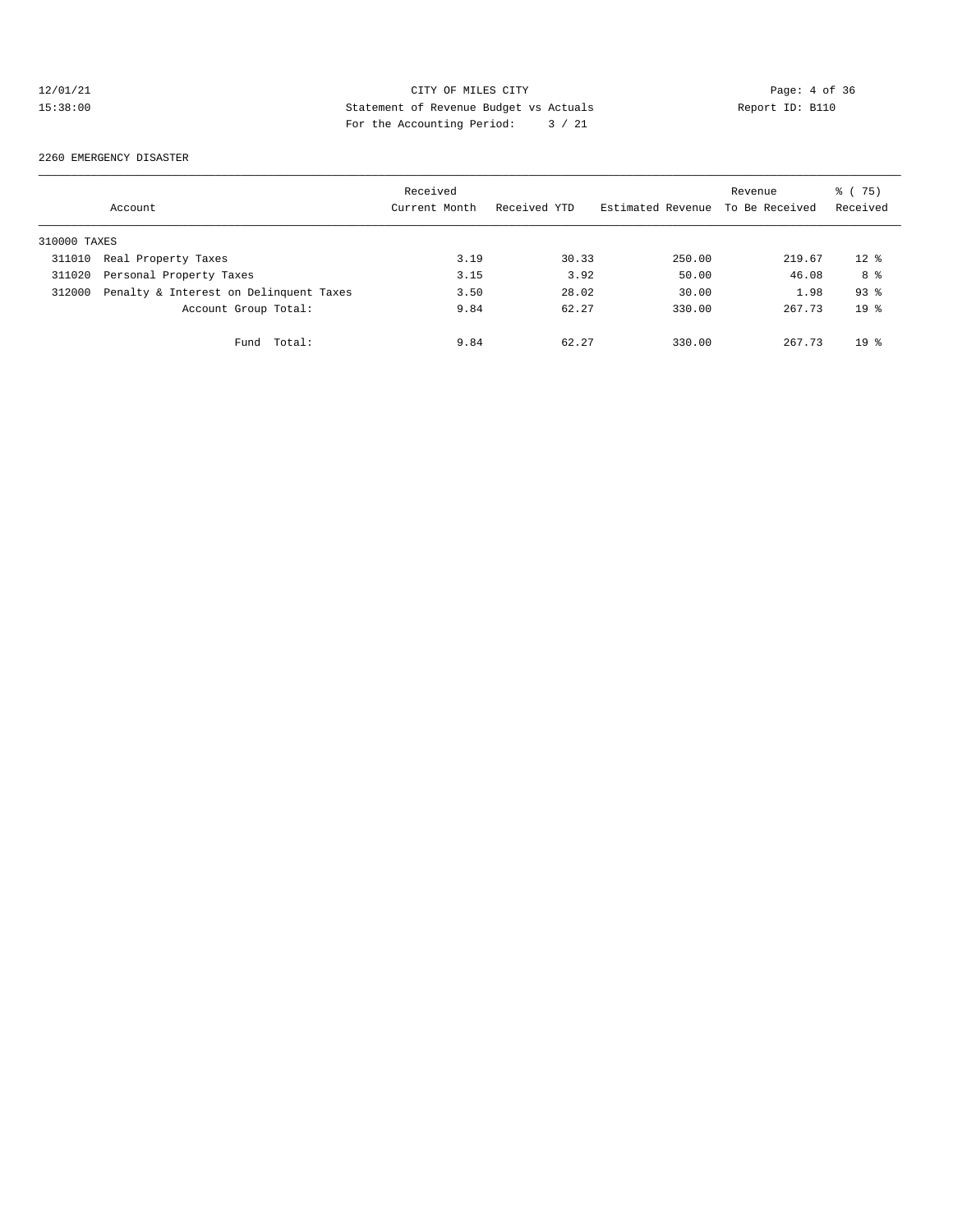# 12/01/21 CITY OF MILES CITY CONTRIBUTE CITY Page: 5 of 36<br>15:38:00 15:38:00 Statement of Revenue Budget vs Actuals Report ID: B110 15:38:00 Statement of Revenue Budget vs Actuals Report ID: B110 For the Accounting Period: 3 / 21

#### 2270 Health

| Account                                | Received<br>Current Month | Received YTD | Estimated Revenue | Revenue<br>To Be Received | $\frac{3}{6}$ ( 75)<br>Received |
|----------------------------------------|---------------------------|--------------|-------------------|---------------------------|---------------------------------|
| 310000 TAXES                           |                           |              |                   |                           |                                 |
| 311010<br>Real Property Taxes          | $-161,580.04$             | 0.00         | 0.00              | 0.00                      | $***$ 8                         |
| Account Group Total:                   | $-161,580.04$             | 0.00         | 0.00              | 0.00                      | $***$ $\approx$                 |
| 380000 OTHER FINANCING SOURCES         |                           |              |                   |                           |                                 |
| Interfund Operating Transfer<br>383000 | 0.00                      | 13,000.00    | 13,000.00         | 0.00                      | $100*$                          |
| Account Group Total:                   | 0.00                      | 13,000.00    | 13,000.00         | 0.00                      | $100*$                          |
| Total:<br>Fund                         | $-161,580.04$             | 13,000.00    | 13,000.00         | 0.00                      | $100*$                          |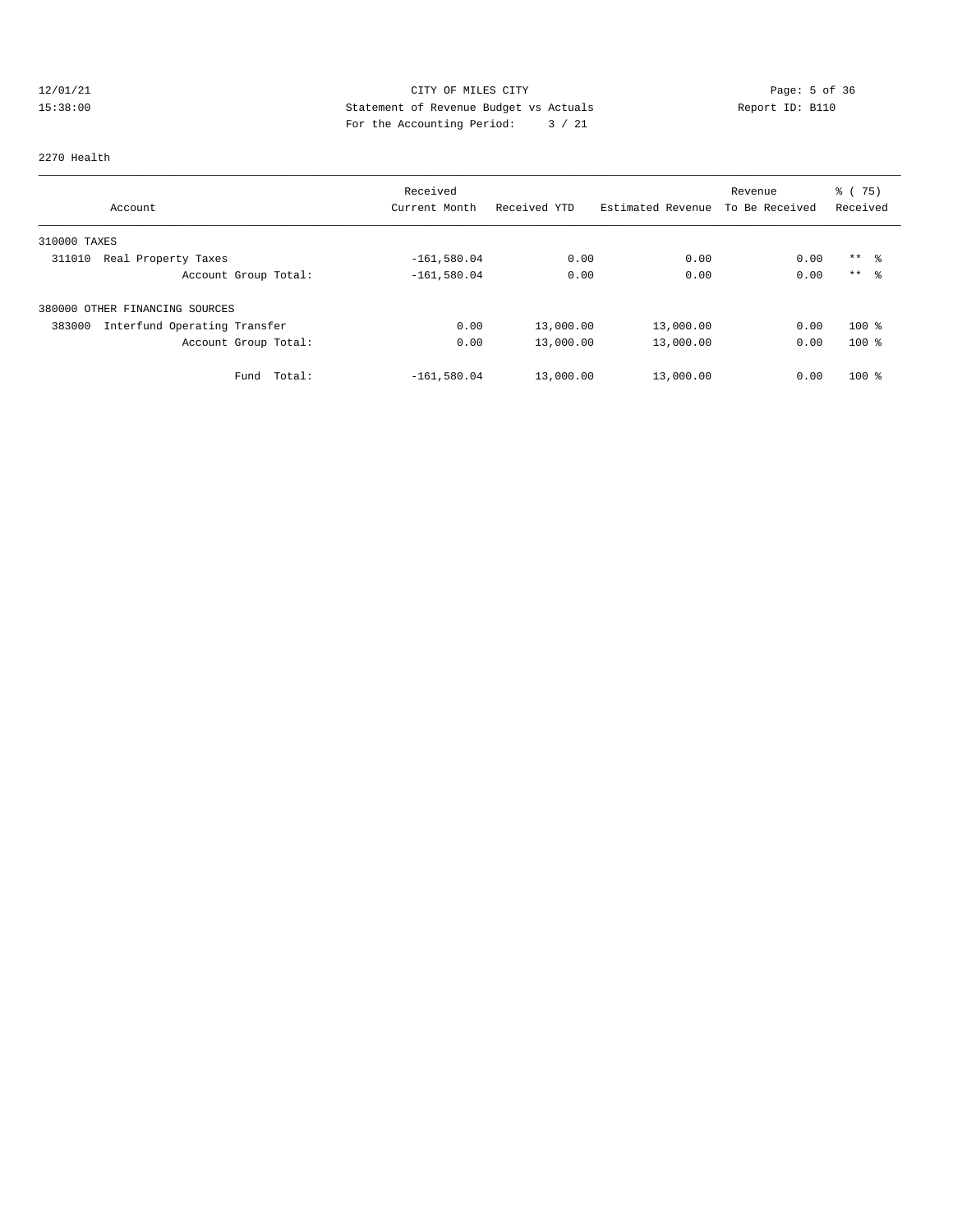# 12/01/21 CITY OF MILES CITY Page: 6 of 36 15:38:00 Statement of Revenue Budget vs Actuals Report ID: B110 For the Accounting Period: 3 / 21

#### 2310 TIFD-Downtown

|              |                                        | Received      |              |                   | Revenue        | % (75)          |
|--------------|----------------------------------------|---------------|--------------|-------------------|----------------|-----------------|
|              | Account                                | Current Month | Received YTD | Estimated Revenue | To Be Received | Received        |
| 310000 TAXES |                                        |               |              |                   |                |                 |
| 311010       | Real Property Taxes                    | 739.48        | 73,833.53    | 76,817.00         | 2,983.47       | 96 <sup>8</sup> |
| 311020       | Personal Property Taxes                | 8.98          | 470.14       | 10,000.00         | 9,529.86       | 5 <sup>°</sup>  |
| 312000       | Penalty & Interest on Delinquent Taxes | 33.44         | 105.89       | 0.00              | $-105.89$      | $***$ $ -$      |
|              | Account Group Total:                   | 781.90        | 74,409.56    | 86,817.00         | 12,407.44      | 86 <sup>8</sup> |
|              | 330000 INTERGOVERNMENTAL REVENUES      |               |              |                   |                |                 |
| 331172       | Montana Main St Grant                  | 0.00          | 0.00         | 10,000.00         | 10,000.00      | 0 <sup>8</sup>  |
| 331993       | COVID-19 Federal Stimulus              | 1,120.40      | 1,120.40     | 0.00              | $-1, 120.40$   | $***$ $ -$      |
|              | Account Group Total:                   | 1,120.40      | 1,120.40     | 10,000.00         | 8,879.60       | $11*$           |
|              | 370000 INVESTMENT EARNINGS             |               |              |                   |                |                 |
| 371010       | Investment Earnings                    | 0.00          | 283.97       | 0.00              | $-283.97$      | $***$ $ -$      |
|              | Account Group Total:                   | 0.00          | 283.97       | 0.00              | $-283.97$      | $***$ $ -$      |
|              | 380000 OTHER FINANCING SOURCES         |               |              |                   |                |                 |
| 383000       | Interfund Operating Transfer           | 0.00          | 0.00         | 2,000.00          | 2,000.00       | 0 <sup>8</sup>  |
|              | Account Group Total:                   | 0.00          | 0.00         | 2,000.00          | 2,000.00       | 0 <sup>8</sup>  |
|              | Fund Total:                            | 1,902.30      | 75,813.93    | 98,817.00         | 23,003.07      | 77.8            |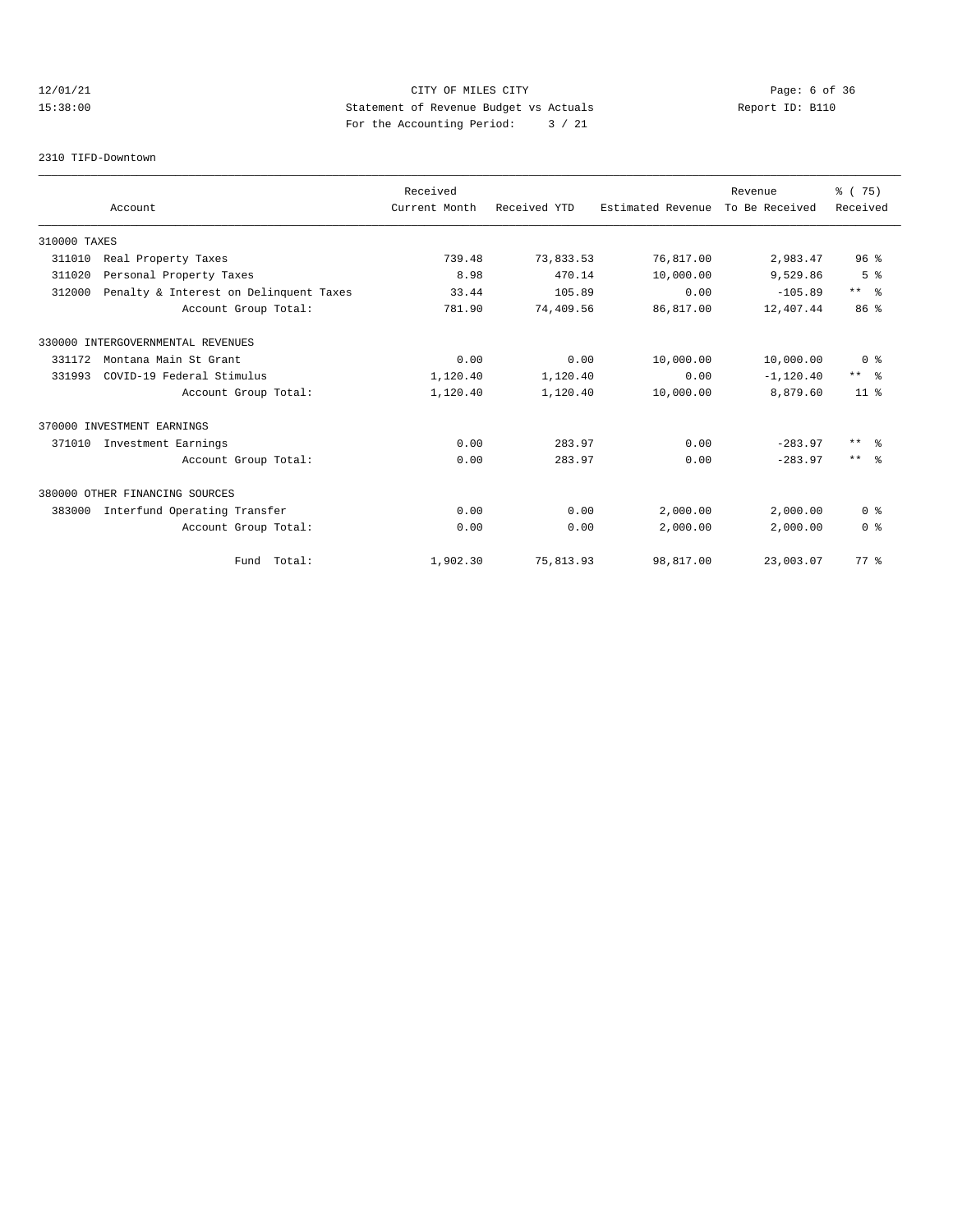# 12/01/21 CITY OF MILES CITY Page: 7 of 36 15:38:00 Statement of Revenue Budget vs Actuals Report ID: B110 For the Accounting Period: 3 / 21

2372 Permissive Medical Levy

|              | Account                                | Received<br>Current Month | Received YTD | Estimated Revenue | Revenue<br>To Be Received | % (75)<br>Received |
|--------------|----------------------------------------|---------------------------|--------------|-------------------|---------------------------|--------------------|
| 310000 TAXES |                                        |                           |              |                   |                           |                    |
| 311010       | Real Property Taxes                    | 163,526.50                | 167,539.44   | 280,756.00        | 113,216.56                | 60 %               |
| 311020       | Personal Property Taxes                | 82.50                     | 741.63       | 6, 363, 00        | 5,621.37                  | $12*$              |
| 312000       | Penalty & Interest on Delinquent Taxes | 12.29                     | 98.24        | 0.00              | $-98.24$                  | $***$ %            |
|              | Account Group Total:                   | 163,621.29                | 168, 379. 31 | 287, 119, 00      | 118,739.69                | 59 <sup>8</sup>    |
|              | Total:<br>Fund                         | 163,621.29                | 168, 379. 31 | 287, 119, 00      | 118,739.69                | 59%                |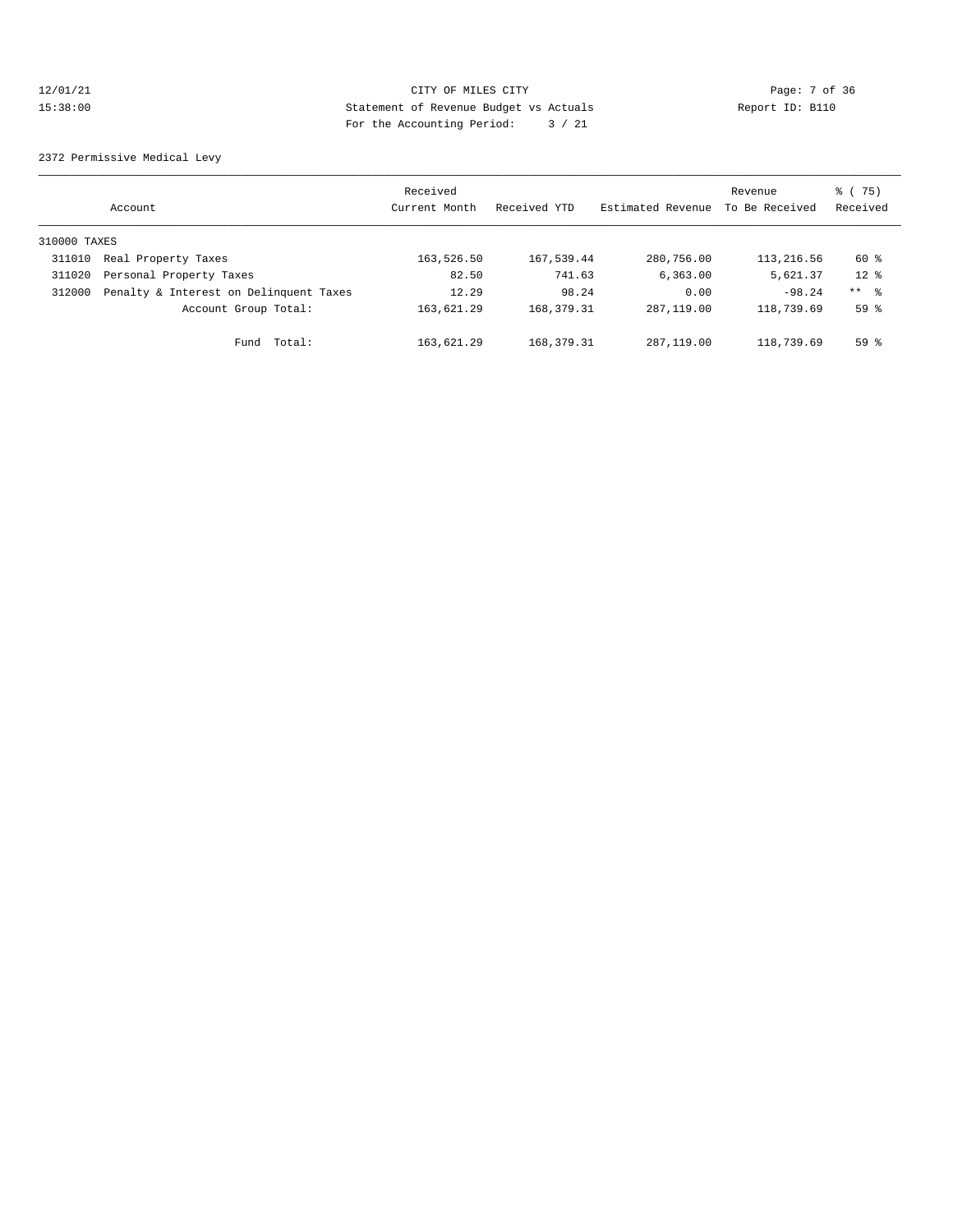# 12/01/21 CITY OF MILES CITY CHERE CITY Page: 8 of 36<br>15:38:00 15:38:00 Statement of Revenue Budget vs Actuals Report ID: B110 15:38:00 Statement of Revenue Budget vs Actuals Report ID: B110 For the Accounting Period: 3 / 21

#### 2390 DRUG FORFEITURE

| Account                      | Received<br>Current Month | Received YTD | Estimated Revenue To Be Received | Revenue   | 8 (75)<br>Received |
|------------------------------|---------------------------|--------------|----------------------------------|-----------|--------------------|
| 350000 FINES AND FORFEITURES |                           |              |                                  |           |                    |
| Drug Forfeitures<br>351013   | 0.00                      | 2,152.42     | 2,000.00                         | $-152.42$ | 108 <sup>8</sup>   |
| Account Group Total:         | 0.00                      | 2, 152, 42   | 2,000.00                         | $-152.42$ | 108 <sup>8</sup>   |
| Fund Total:                  | 0.00                      | 2,152.42     | 2,000.00                         | $-152.42$ | $108$ %            |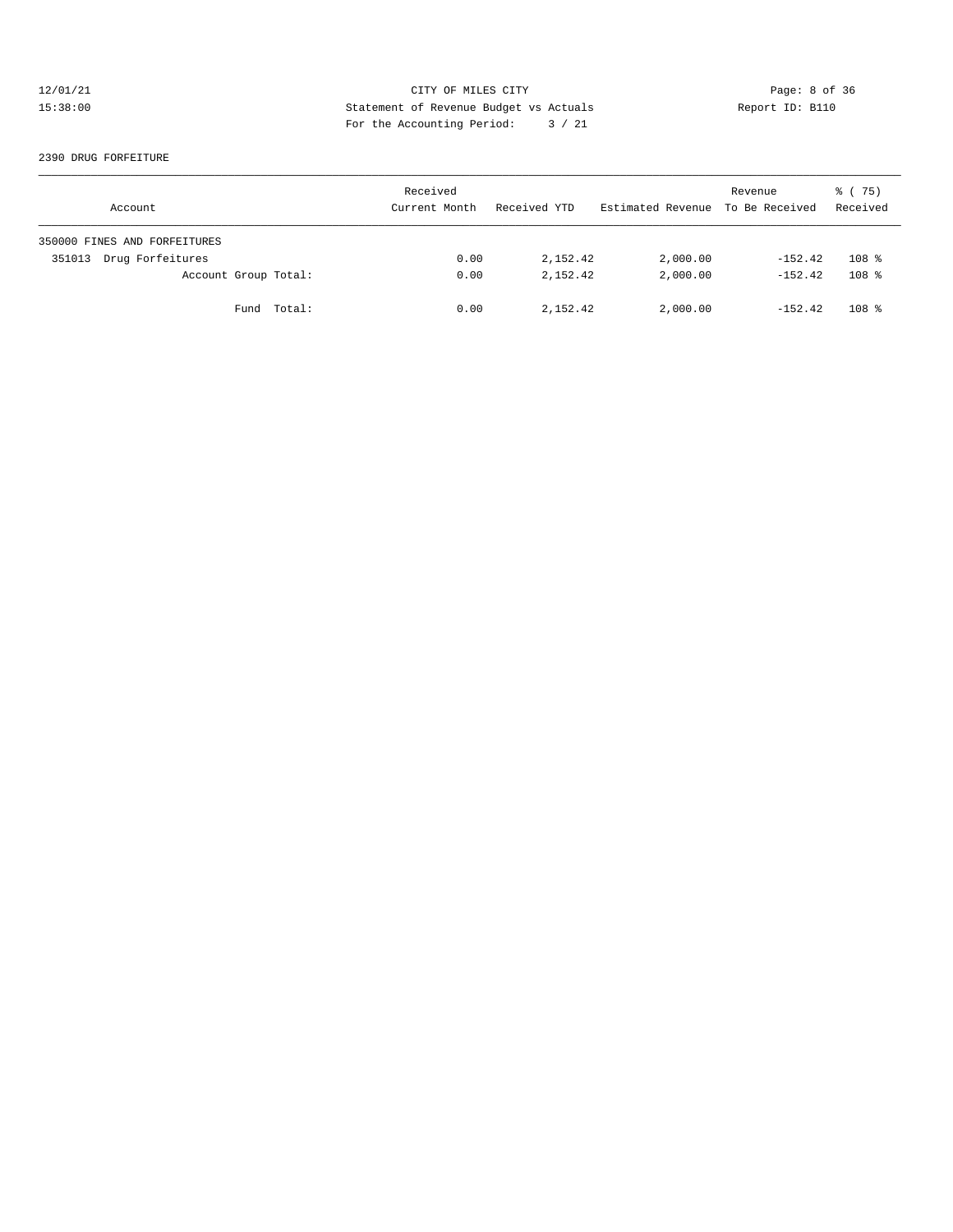# $12/01/21$  Page: 9 of 36<br>15:38:00 12:38:00 Statement of Revenue Budget vs Actuals Report ID: B110 15:38:00 Statement of Revenue Budget vs Actuals Report ID: B110 For the Accounting Period: 3 / 21

#### 2394 BUILDING CODE ENFORCEMENT

|                                      | Received      |              |                   | Revenue        | $\frac{3}{6}$ ( 75) |
|--------------------------------------|---------------|--------------|-------------------|----------------|---------------------|
| Account                              | Current Month | Received YTD | Estimated Revenue | To Be Received | Received            |
| 320000 LICENSES AND PERMITS          |               |              |                   |                |                     |
| Building & Related Permits<br>323010 | 6,712.00      | 48,258.89    | 180,000.00        | 131,741.11     | $27*$               |
| Account Group Total:                 | 6,712.00      | 48,258.89    | 180,000.00        | 131,741.11     | $27*$               |
| 330000 INTERGOVERNMENTAL REVENUES    |               |              |                   |                |                     |
| Federal Stimulus<br>331990           | $-12,750.00$  | 0.00         | 0.00              | 0.00           | $***$ 8             |
| Account Group Total:                 | $-12,750.00$  | 0.00         | 0.00              | 0.00           | $***$ $\approx$     |
| Total:<br>Fund                       | $-6,038.00$   | 48,258.89    | 180,000.00        | 131,741.11     | $27*$               |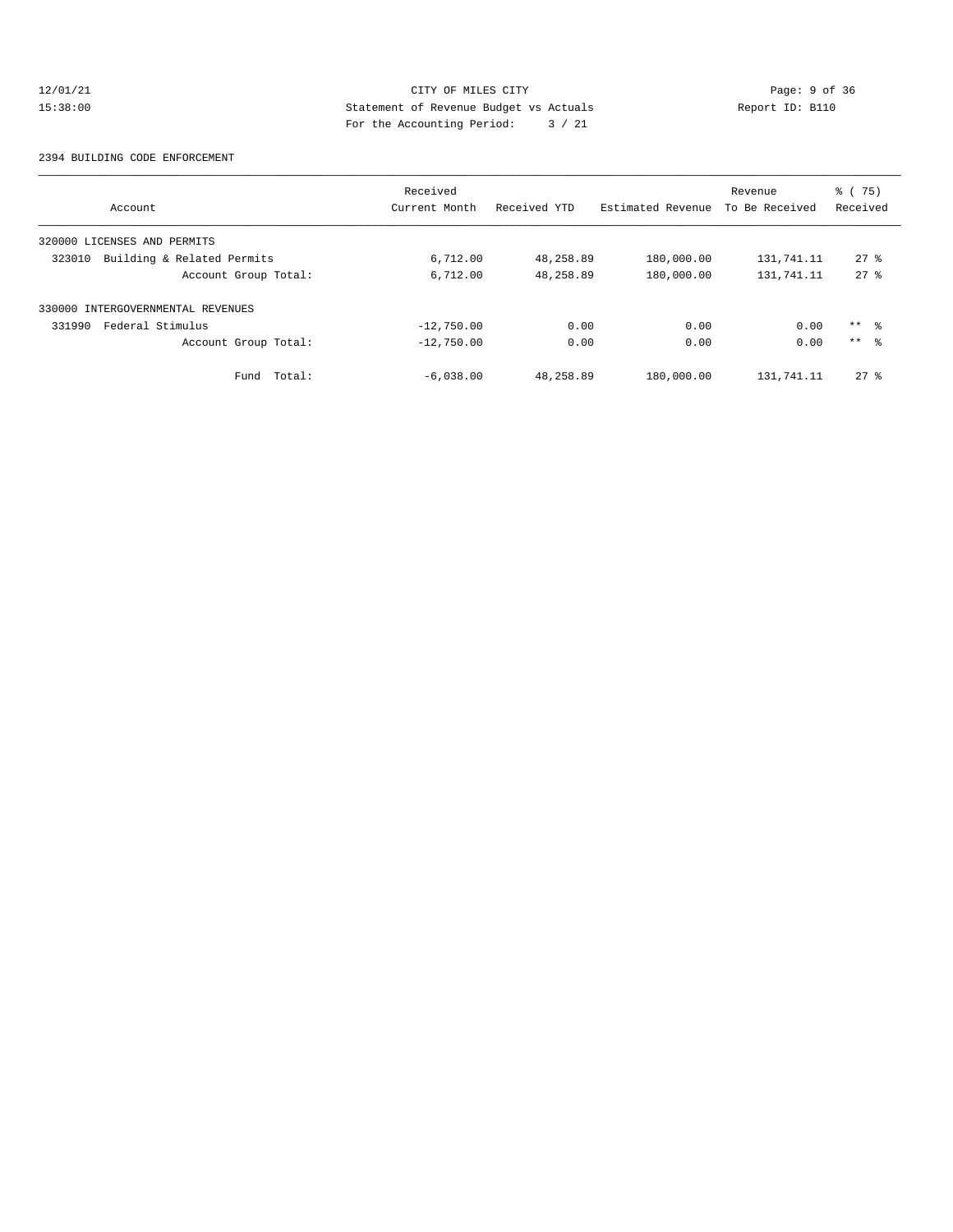# 12/01/21 CITY OF MILES CITY<br>15:38:00 Statement of Revenue Budget vs Actuals<br>15:38:00 Report ID: B110 15:38:00 Statement of Revenue Budget vs Actuals Report ID: B110 For the Accounting Period: 3 / 21

2400 LTG M D#165-(Gen City)

|        |                                          | Received      |              |                   | Revenue        | $\frac{3}{6}$ ( 75) |
|--------|------------------------------------------|---------------|--------------|-------------------|----------------|---------------------|
|        | Account                                  | Current Month | Received YTD | Estimated Revenue | To Be Received | Received            |
|        | 360000 MISCELLANEOUS REVENUE             |               |              |                   |                |                     |
| 363010 | Maintenance Assessments                  | 1,808.94      | 103,769.61   | 163,168.00        | 59,398.39      | 64 %                |
| 363040 | Penalty & Interest on Deling Assessments | 62.04         | 380.58       | 550.00            | 169.42         | 69 %                |
|        | Account Group Total:                     | 1,870.98      | 104,150.19   | 163,718.00        | 59,567.81      | 64 %                |
|        | 370000 INVESTMENT EARNINGS               |               |              |                   |                |                     |
| 371010 | Investment Earnings                      | 0.00          | 144.05       | 1,100.00          | 955.95         | $13*$               |
|        | Account Group Total:                     | 0.00          | 144.05       | 1,100.00          | 955.95         | $13*$               |
|        | Total:<br>Fund                           | 1,870.98      | 104,294.24   | 164,818.00        | 60,523.76      | 63 %                |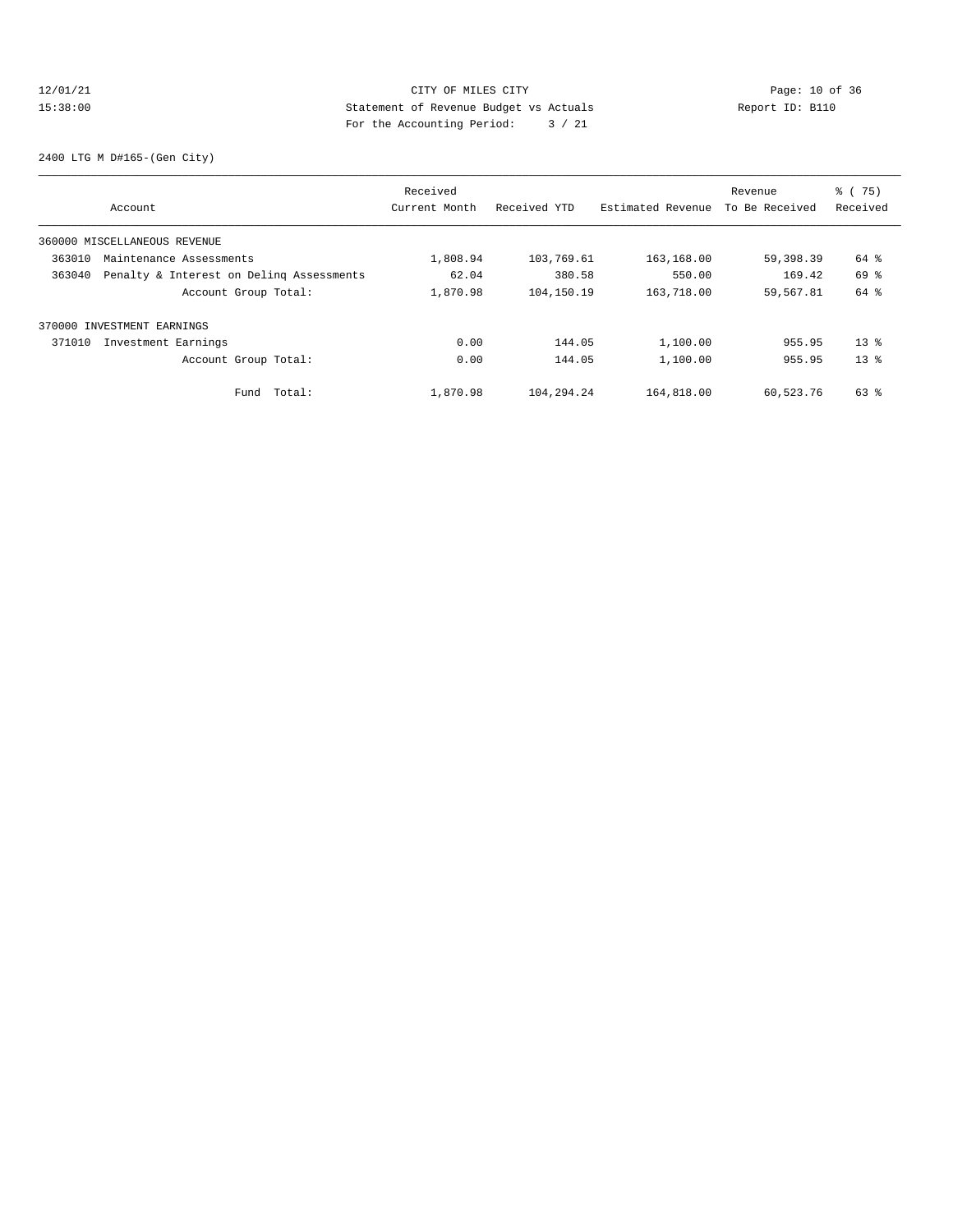# 12/01/21 Page: 11 of 36 CITY OF MILES CITY 15:38:00 Statement of Revenue Budget vs Actuals Report ID: B110 For the Accounting Period: 3 / 21

2420 LTG M D#167-(MilesAddn Etc)

| Account                                            | Received<br>Current Month | Received YTD | Estimated Revenue | Revenue<br>To Be Received | % (75)<br>Received            |
|----------------------------------------------------|---------------------------|--------------|-------------------|---------------------------|-------------------------------|
| 360000 MISCELLANEOUS REVENUE                       |                           |              |                   |                           |                               |
| 363010<br>Maintenance Assessments                  | 125.97                    | 9,969.74     | 15,778.00         | 5,808.26                  | 63 %                          |
| 363040<br>Penalty & Interest on Deling Assessments | 1.24                      | 51.34        | 100.00            | 48.66                     | $51$ $\overline{\phantom{0}}$ |
| Account Group Total:                               | 127.21                    | 10,021.08    | 15,878.00         | 5,856.92                  | 63 %                          |
| 370000 INVESTMENT EARNINGS                         |                           |              |                   |                           |                               |
| 371010<br>Investment Earnings                      | 0.00                      | 27.87        | 300.00            | 272.13                    | 9 <sup>8</sup>                |
| Account Group Total:                               | 0.00                      | 27.87        | 300.00            | 272.13                    | 9 <sup>8</sup>                |
| Total:<br>Fund                                     | 127.21                    | 10,048.95    | 16,178.00         | 6,129.05                  | 62 %                          |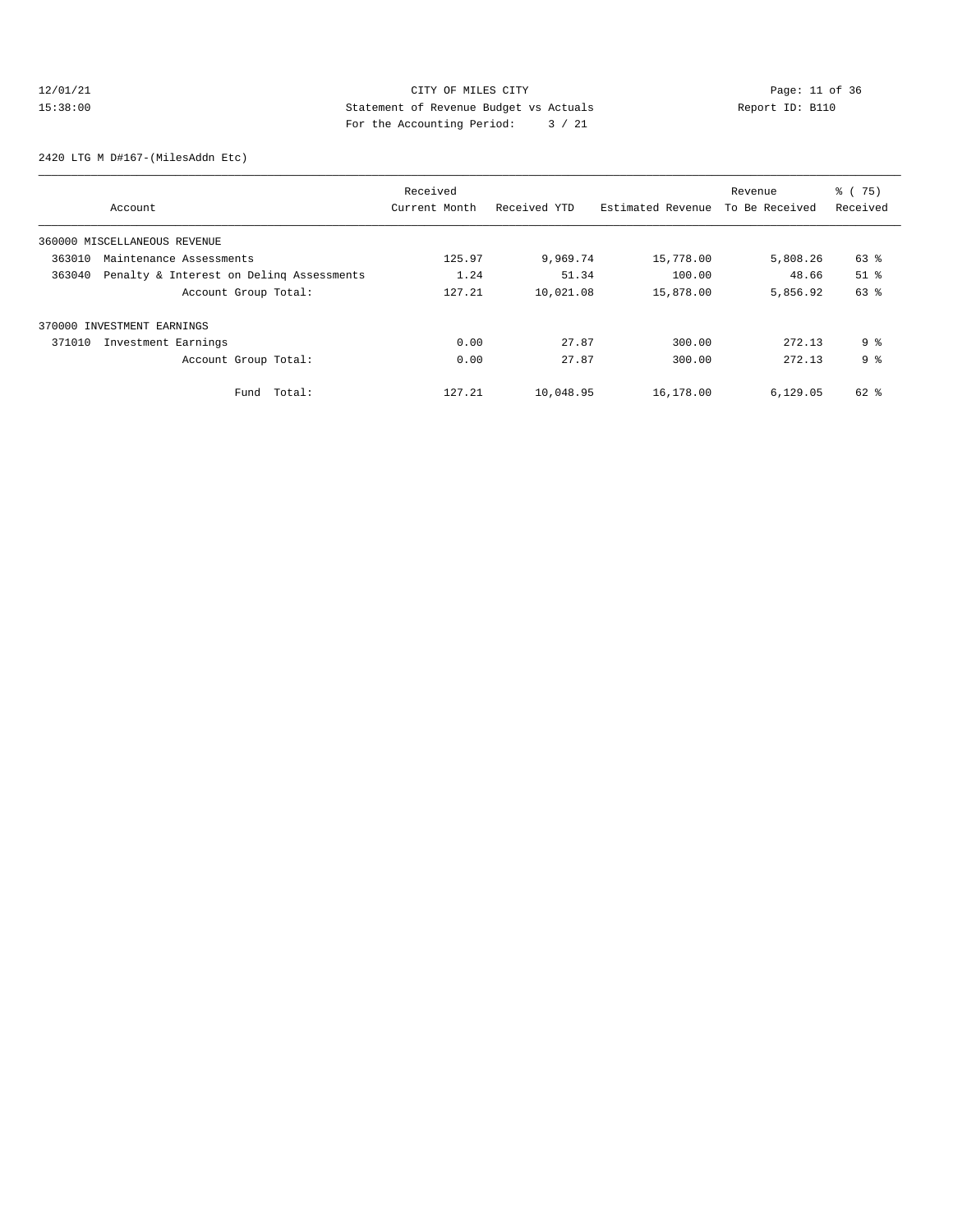# 12/01/21 Page: 12 of 36 CITY OF MILES CITY CHANGES CONTROL PAGE: 12 of 36 15:38:00 Statement of Revenue Budget vs Actuals Report ID: B110 For the Accounting Period: 3 / 21

2430 LTG M D#171-(Balsam Est)

| Account                                            | Received<br>Current Month | Received YTD | Estimated Revenue | Revenue<br>To Be Received | % (75)<br>Received |
|----------------------------------------------------|---------------------------|--------------|-------------------|---------------------------|--------------------|
| 360000 MISCELLANEOUS REVENUE                       |                           |              |                   |                           |                    |
| 363010<br>Maintenance Assessments                  | 70.49                     | 2,770.93     | 4,734.00          | 1,963.07                  | 59 %               |
| 363040<br>Penalty & Interest on Deling Assessments | 0.70                      | 1.65         | 15.00             | 13.35                     | 11 <sup>8</sup>    |
| Account Group Total:                               | 71.19                     | 2,772.58     | 4,749.00          | 1,976.42                  | 58 %               |
| 370000 INVESTMENT EARNINGS                         |                           |              |                   |                           |                    |
| 371010<br>Investment Earnings                      | 0.00                      | 2.31         | 300.00            | 297.69                    | 1 <sup>8</sup>     |
| Account Group Total:                               | 0.00                      | 2.31         | 300.00            | 297.69                    | 1 <sup>8</sup>     |
| Total:<br>Fund                                     | 71.19                     | 2,774.89     | 5,049.00          | 2, 274.11                 | $55$ $\frac{6}{3}$ |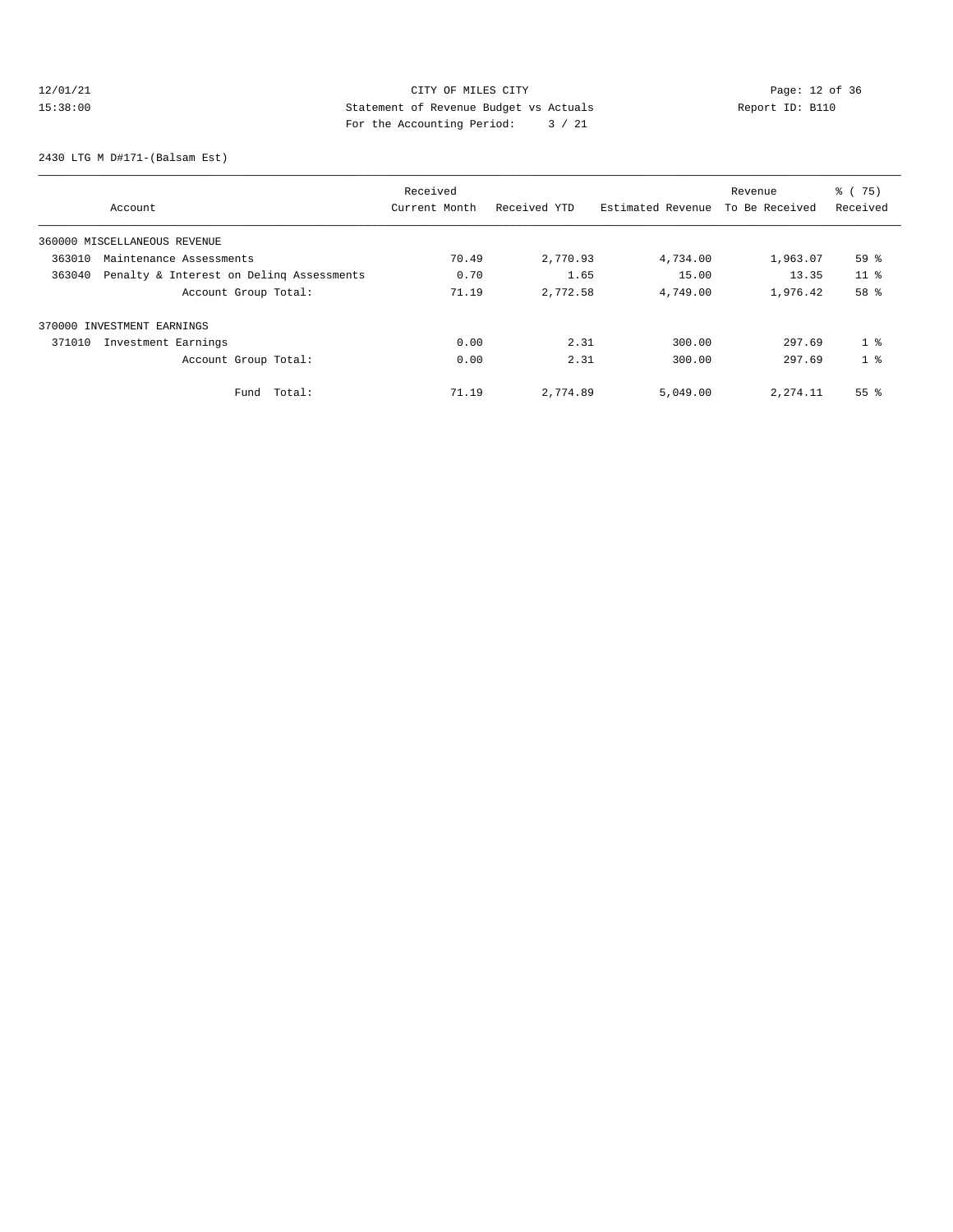# 12/01/21 Page: 13 of 36 Page: 13 of 36 Page: 13 Of 36 Page: 13 Of 36 Page: 13 Of 36 15:38:00 Statement of Revenue Budget vs Actuals Report ID: B110 For the Accounting Period: 3 / 21

2440 LTG M D#172-(Main Str)

| Account                                            | Received<br>Current Month | Received YTD | Estimated Revenue | Revenue<br>To Be Received | % (75)<br>Received |
|----------------------------------------------------|---------------------------|--------------|-------------------|---------------------------|--------------------|
| 360000 MISCELLANEOUS REVENUE                       |                           |              |                   |                           |                    |
| 363010<br>Maintenance Assessments                  | 75.09                     | 19,678.98    | 30,533.00         | 10,854.02                 | 64 %               |
| 363040<br>Penalty & Interest on Deling Assessments | 0.74                      | 27.06        | 100.00            | 72.94                     | $27$ $%$           |
| Account Group Total:                               | 75.83                     | 19,706.04    | 30,633.00         | 10,926.96                 | 64 %               |
| 370000 INVESTMENT EARNINGS                         |                           |              |                   |                           |                    |
| 371010<br>Investment Earnings                      | 0.00                      | 17.47        | 75.00             | 57.53                     | $23$ $%$           |
| Account Group Total:                               | 0.00                      | 17.47        | 75.00             | 57.53                     | $23$ $%$           |
| Total:<br>Fund                                     | 75.83                     | 19,723.51    | 30,708.00         | 10,984.49                 | 64 %               |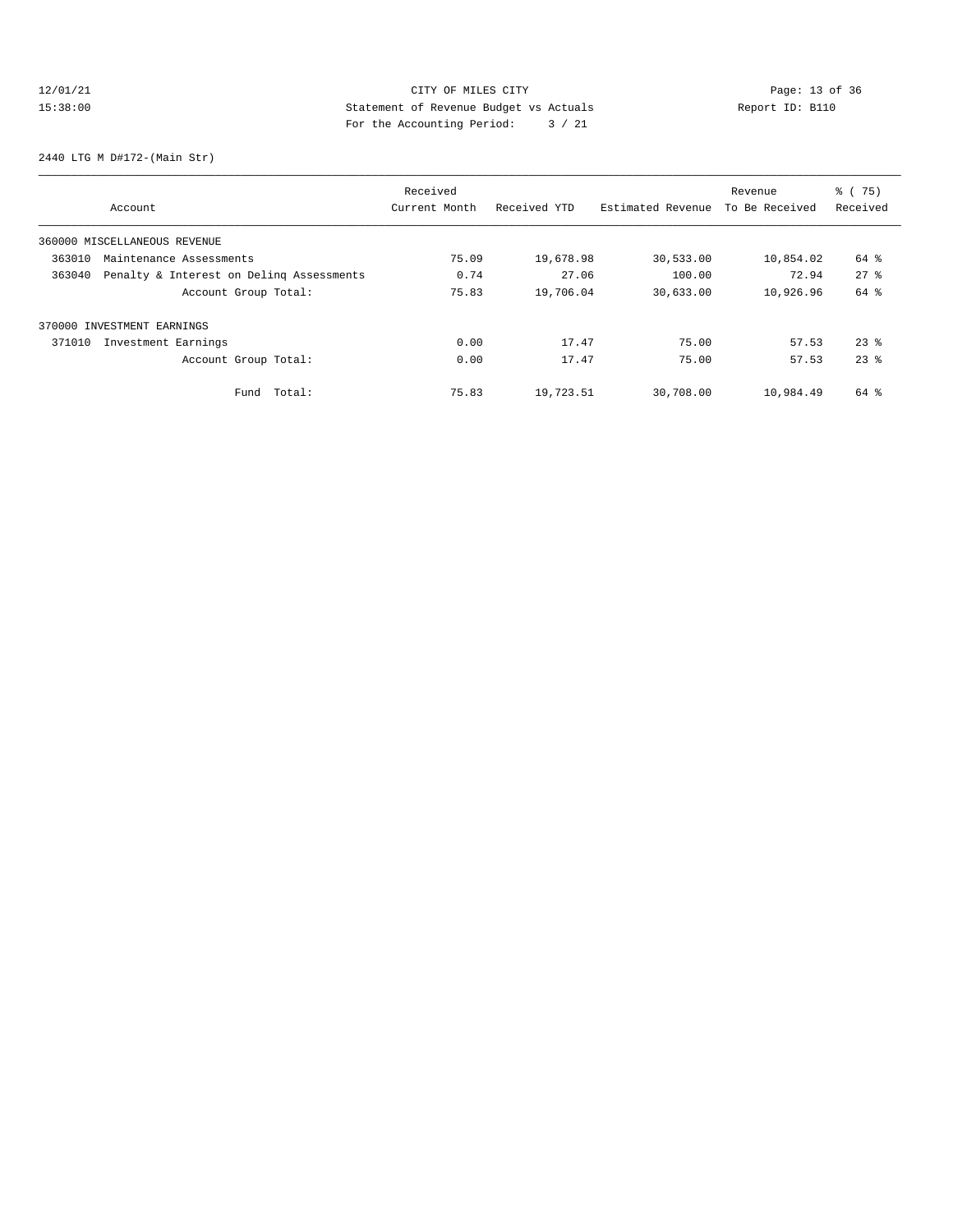# 12/01/21 Page: 14 of 36 15:38:00 Statement of Revenue Budget vs Actuals Report ID: B110 For the Accounting Period: 3 / 21

2450 LTG M D#195-(SG-Trico)

| Account                                            | Received<br>Current Month | Received YTD | Estimated Revenue | Revenue<br>To Be Received | % (75)<br>Received |
|----------------------------------------------------|---------------------------|--------------|-------------------|---------------------------|--------------------|
| 360000 MISCELLANEOUS REVENUE                       |                           |              |                   |                           |                    |
| 363010<br>Maintenance Assessments                  | 14.03                     | 1,914.05     | 3,172.00          | 1,257.95                  | $60*$              |
| Penalty & Interest on Deling Assessments<br>363040 | 0.14                      | 2.09         | 10.00             | 7.91                      | $21*$              |
| Account Group Total:                               | 14.17                     | 1,916.14     | 3,182.00          | 1,265.86                  | 60 %               |
| 370000 INVESTMENT EARNINGS                         |                           |              |                   |                           |                    |
| Investment Earnings<br>371010                      | 0.00                      | 4.37         | 75.00             | 70.63                     | 6 %                |
| Account Group Total:                               | 0.00                      | 4.37         | 75.00             | 70.63                     | 6 %                |
| Total:<br>Fund                                     | 14.17                     | 1,920.51     | 3,257.00          | 1,336.49                  | 59 <sup>°</sup>    |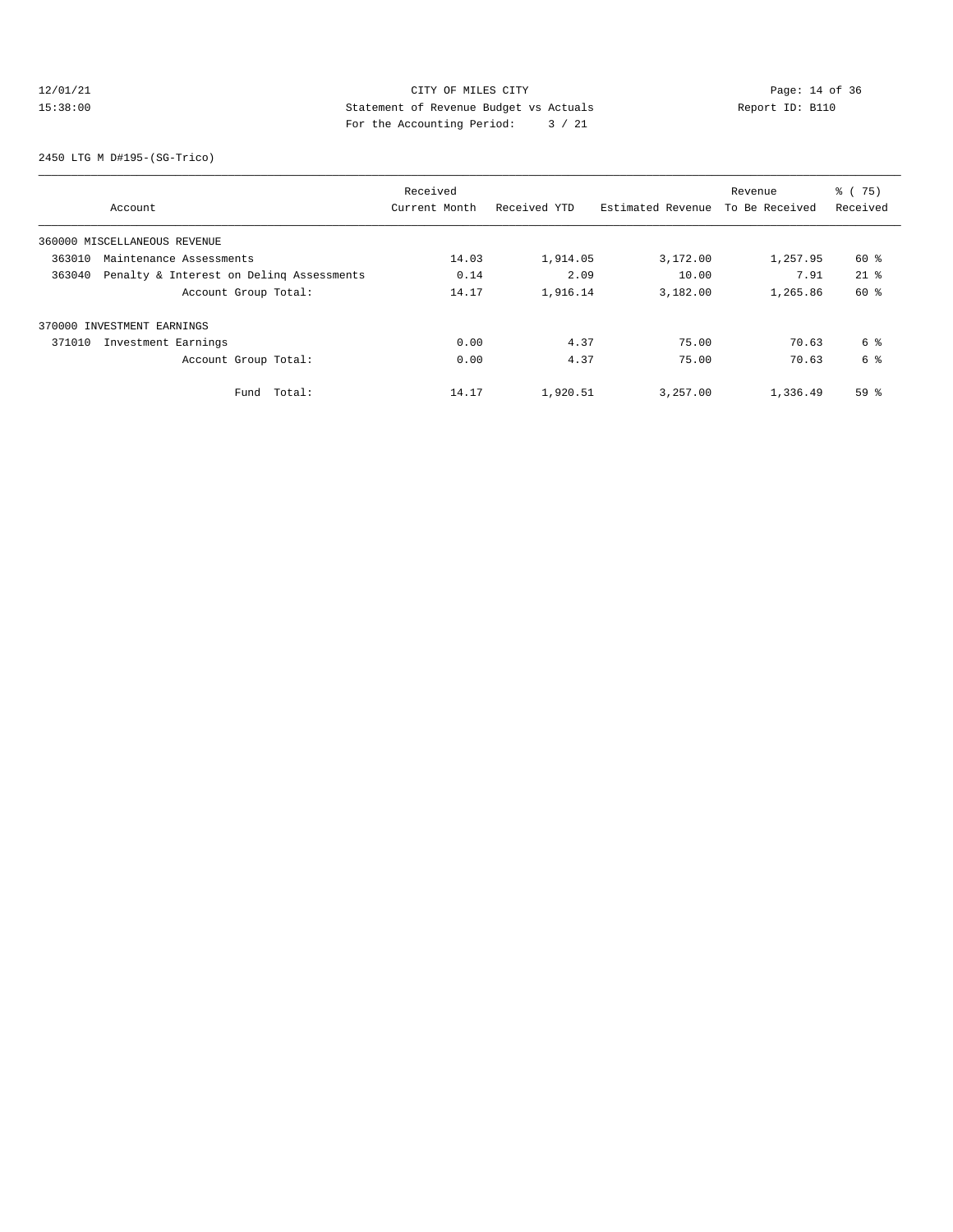# 12/01/21 Page: 15 of 36<br>15:38:00 CITY OF MILES CITY Page: 15 of 36<br>15:38:00 Statement of Revenue Budget vs Actuals Report ID: B110 15:38:00 Statement of Revenue Budget vs Actuals Report ID: B110 For the Accounting Period: 3 / 21

2470 LTG M D#202-(SG-MDU&NV)

| Account                                            | Received<br>Current Month | Received YTD | Estimated Revenue | Revenue<br>To Be Received | % (75)<br>Received  |
|----------------------------------------------------|---------------------------|--------------|-------------------|---------------------------|---------------------|
| 360000 MISCELLANEOUS REVENUE                       |                           |              |                   |                           |                     |
| 363010<br>Maintenance Assessments                  | 0.00                      | 3,644.48     | 5,542.00          | 1,897.52                  | 66 %                |
| 363040<br>Penalty & Interest on Deling Assessments | 0.00                      | 38.24        | 75.00             | 36.76                     | $51$ $\overline{6}$ |
| Account Group Total:                               | 0.00                      | 3,682.72     | 5,617.00          | 1,934.28                  | 66 %                |
| 370000 INVESTMENT EARNINGS                         |                           |              |                   |                           |                     |
| 371010<br>Investment Earnings                      | 0.00                      | 6.62         | 50.00             | 43.38                     | $13*$               |
| Account Group Total:                               | 0.00                      | 6.62         | 50.00             | 43.38                     | $13*$               |
| Total:<br>Fund                                     | 0.00                      | 3,689.34     | 5,667.00          | 1,977.66                  | 65 %                |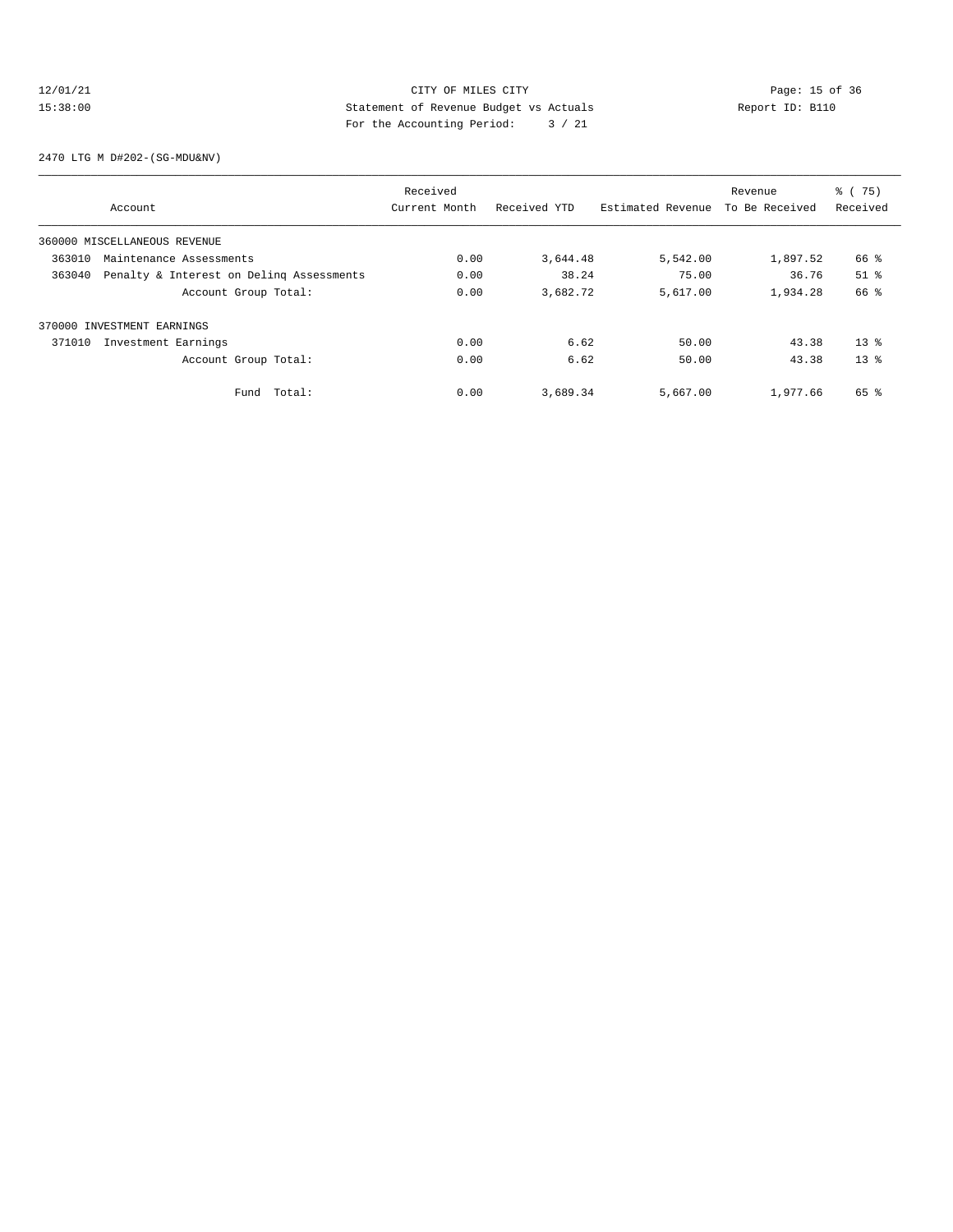# 12/01/21 Page: 16 of 36<br>15:38:00 CITY OF MILES CITY Page: 16 of 36<br>15:38:00 Statement of Revenue Budget vs Actuals Report ID: B110 15:38:00 Statement of Revenue Budget vs Actuals Report ID: B110 For the Accounting Period: 3 / 21

2480 LTG M M#173-(Milestown Estates)

|        | Account                                  | Received<br>Current Month | Received YTD | Estimated Revenue | Revenue<br>To Be Received | % (75)<br>Received |
|--------|------------------------------------------|---------------------------|--------------|-------------------|---------------------------|--------------------|
|        | 360000 MISCELLANEOUS REVENUE             |                           |              |                   |                           |                    |
| 363010 | Maintenance Assessments                  | 0.00                      | 2,419.68     | 3,276.00          | 856.32                    | 74 %               |
| 363040 | Penalty & Interest on Deling Assessments | 0.00                      | 2.43         | 10.00             | 7.57                      | $24$ $%$           |
|        | Account Group Total:                     | 0.00                      | 2,422.11     | 3,286.00          | 863.89                    | 74 %               |
|        | 370000 INVESTMENT EARNINGS               |                           |              |                   |                           |                    |
| 371010 | Investment Earnings                      | 0.00                      | 1.60         | 20.00             | 18.40                     | 8 %                |
|        | Account Group Total:                     | 0.00                      | 1.60         | 20.00             | 18.40                     | 8 %                |
|        | Total:<br>Fund                           | 0.00                      | 2,423.71     | 3,306.00          | 882.29                    | 73 %               |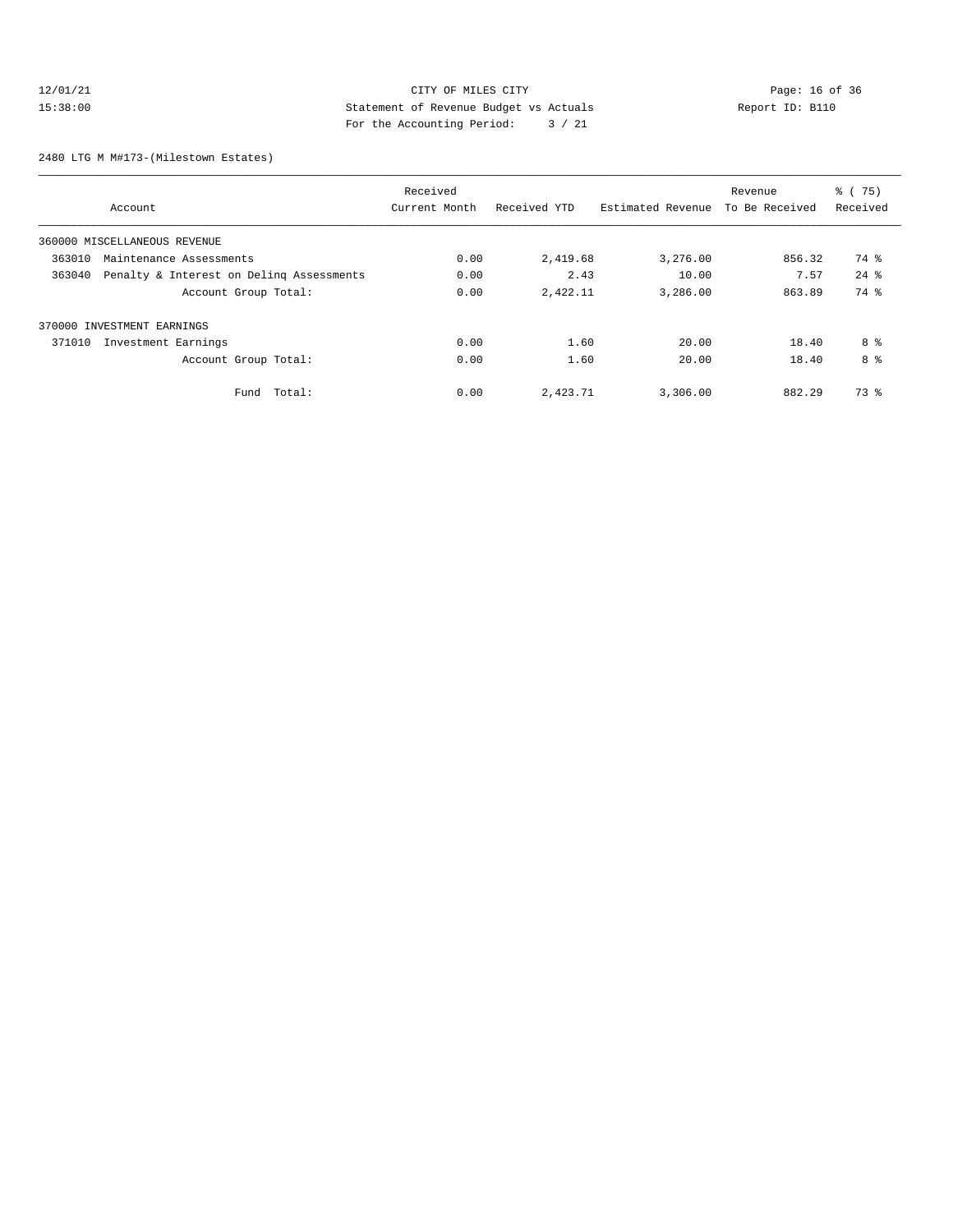12/01/21 Page: 17 of 36<br>15:38:00 Statement of Revenue Budget vs Actuals Report ID: B110<br>15:38:00 15:38:00 Statement of Revenue Budget vs Actuals Report ID: B110 For the Accounting Period: 3 / 21

2510 STR MAINT DIST #204

|        |                                          | Received      |              |                   | Revenue        | % (75)          |
|--------|------------------------------------------|---------------|--------------|-------------------|----------------|-----------------|
|        | Account                                  | Current Month | Received YTD | Estimated Revenue | To Be Received | Received        |
|        | 330000 INTERGOVERNMENTAL REVENUES        |               |              |                   |                |                 |
| 331113 | FEMA -Projects                           | 18,400.00     | 18,400.00    | 18,400.00         | 0.00           | $100*$          |
| 331990 | Federal Stimulus                         | 0.00          | 4,488.92     | 0.00              | $-4,488.92$    | $***$ $%$       |
| 331993 | COVID-19 Federal Stimulus                | 3,935.46      | 3,935.46     | 0.00              | $-3.935.46$    | $***$ $=$       |
|        | Account Group Total:                     | 22, 335.46    | 26,824.38    | 18,400.00         | $-8,424.38$    | $146$ %         |
|        | 360000 MISCELLANEOUS REVENUE             |               |              |                   |                |                 |
| 362020 | MISC REVENUE                             | 0.00          | 10,422.50    | 0.00              | $-10, 422.50$  | $***$ $ -$      |
| 363010 | Maintenance Assessments                  | 11,667.86     | 1,126,287.53 | 1,803,521.00      | 677.233.47     | $62$ $%$        |
| 363040 | Penalty & Interest on Deling Assessments | 443.73        | 3,454.30     | 4,000.00          | 545.70         | 86 <sup>8</sup> |
|        | Account Group Total:                     | 12, 111.59    | 1,140,164.33 | 1,807,521.00      | 667, 356.67    | 63%             |
|        | 370000 INVESTMENT EARNINGS               |               |              |                   |                |                 |
| 371010 | Investment Earnings                      | 0.00          | 77.66        | 10,000.00         | 9,922.34       | 1 <sup>8</sup>  |
|        | Account Group Total:                     | 0.00          | 77.66        | 10,000.00         | 9,922.34       | 1 <sup>8</sup>  |
|        | 380000 OTHER FINANCING SOURCES           |               |              |                   |                |                 |
| 383000 | Interfund Operating Transfer             | 100,163.61    | 700,163.61   | 684,208.00        | $-15,955.61$   | $102*$          |
|        | Account Group Total:                     | 100,163.61    | 700,163.61   | 684,208.00        | $-15, 955, 61$ | $102*$          |
|        | Fund Total:                              | 134,610.66    | 1,867,229.98 | 2,520,129.00      | 652,899.02     | 74 %            |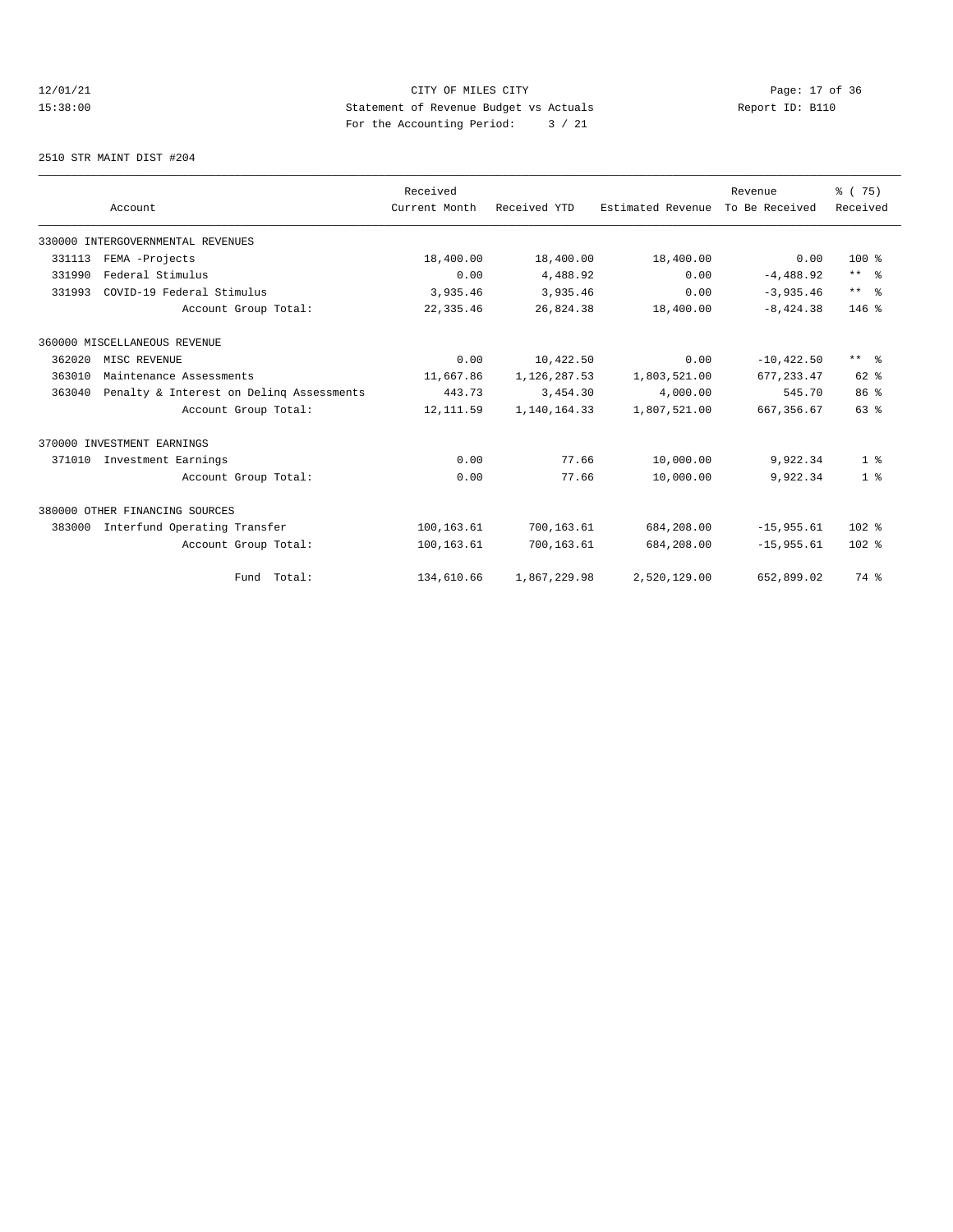# 12/01/21 CITY OF MILES CITY<br>15:38:00 Page: 18 of 36<br>15:38:00 CITY OF MILES CITY<br>15:38:00 Page: 18 of 36 15:38:00 Statement of Revenue Budget vs Actuals Report ID: B110 For the Accounting Period: 3 / 21

2520 STR MAINT DIST #205

|        |                                          | Received      |              |                   | Revenue        | % (75)                  |
|--------|------------------------------------------|---------------|--------------|-------------------|----------------|-------------------------|
|        | Account                                  | Current Month | Received YTD | Estimated Revenue | To Be Received | Received                |
|        | 330000 INTERGOVERNMENTAL REVENUES        |               |              |                   |                |                         |
| 331113 | FEMA -Projects                           | 4,600.00      | 4,600.00     | 4,600.00          | 0.00           | $100*$                  |
| 331990 | Federal Stimulus                         | 0.00          | 1,122.20     | 0.00              | $-1, 122.20$   | $***$ $%$               |
| 331993 | COVID-19 Federal Stimulus                | 560.36        | 560.36       | 0.00              | $-560.36$      | $***$ $%$               |
|        | Account Group Total:                     | 5,160.36      | 6,282.56     | 4,600.00          | $-1,682.56$    | $137*$                  |
|        | 360000 MISCELLANEOUS REVENUE             |               |              |                   |                |                         |
| 362020 | MISC REVENUE                             | 0.00          | 2,544.00     | 0.00              | $-2,544.00$    | $***$ $=$ $\frac{6}{5}$ |
| 363010 | Maintenance Assessments                  | 3,809.53      | 136,800.85   | 207,362.00        | 70,561.15      | 66 %                    |
| 363040 | Penalty & Interest on Deling Assessments | 46.77         | 404.52       | 1,000.00          | 595.48         | $40*$                   |
|        | Account Group Total:                     | 3,856.30      | 139,749.37   | 208,362.00        | 68,612.63      | 67 <sup>8</sup>         |
|        | 370000 INVESTMENT EARNINGS               |               |              |                   |                |                         |
| 371010 | Investment Earnings                      | 0.00          | 370.33       | 4,000.00          | 3,629.67       | 9 <sup>8</sup>          |
|        | Account Group Total:                     | 0.00          | 370.33       | 4,000.00          | 3,629.67       | 9 <sup>°</sup>          |
|        | 380000 OTHER FINANCING SOURCES           |               |              |                   |                |                         |
| 383000 | Interfund Operating Transfer             | 25,040.90     | 25,040.90    | 83,878.00         | 58,837.10      | $30*$                   |
|        | Account Group Total:                     | 25,040.90     | 25,040.90    | 83,878.00         | 58,837.10      | $30*$                   |
|        | Fund Total:                              | 34,057.56     | 171,443.16   | 300,840.00        | 129,396.84     | $57*$                   |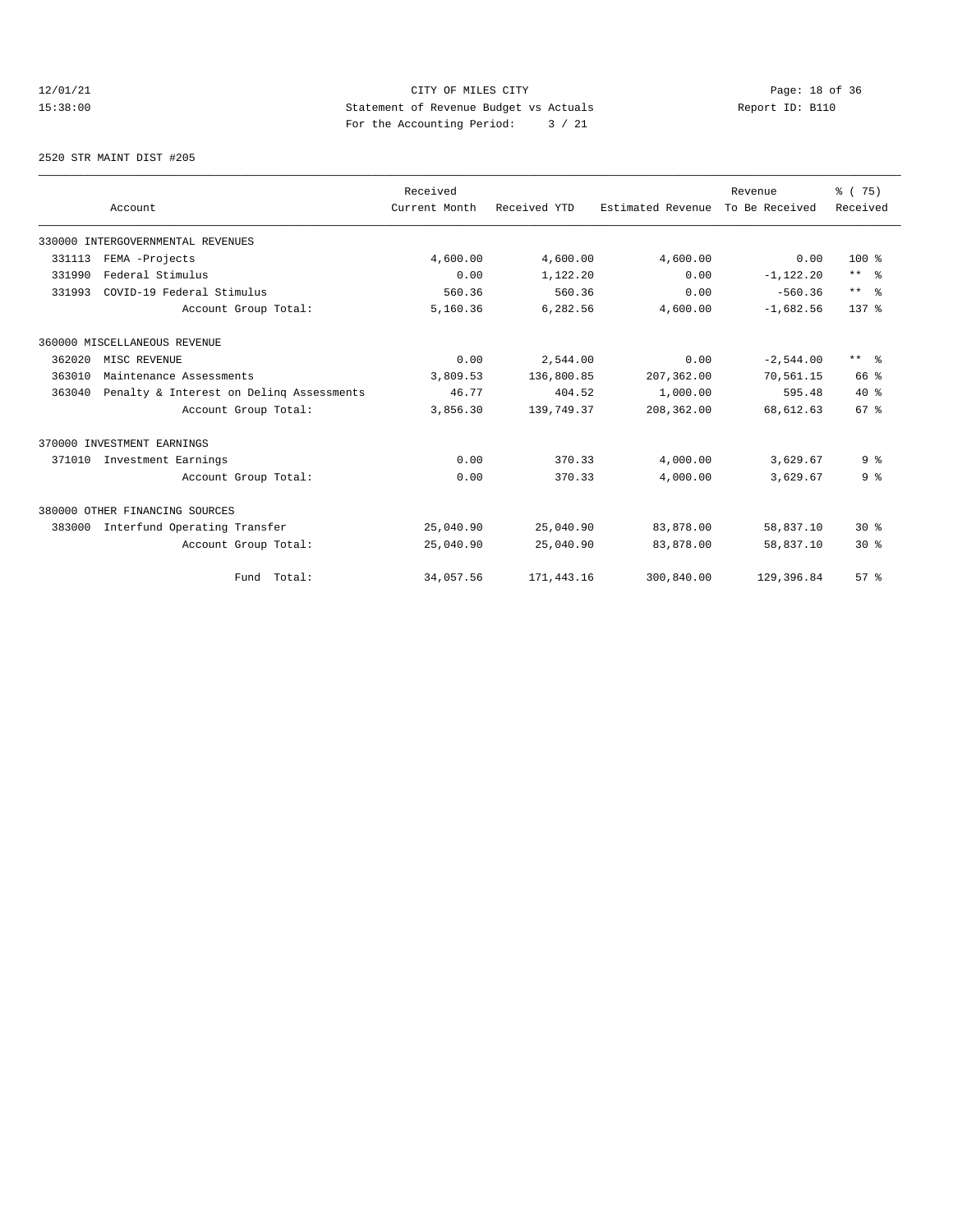# 12/01/21 CITY OF MILES CITY<br>15:38:00 Statement of Revenue Budget vs Actuals<br>15:38:00 Page: 19 of 36<br>15:38:00 Page: 19 of 36 15:38:00 Statement of Revenue Budget vs Actuals Report ID: B110 For the Accounting Period: 3 / 21

2540 STR MAINT DIST#207-(MILESTOWN ESTATES)

| Account                                            | Received<br>Current Month | Received YTD | Estimated Revenue | Revenue<br>To Be Received | % (75)<br>Received |
|----------------------------------------------------|---------------------------|--------------|-------------------|---------------------------|--------------------|
| 360000 MISCELLANEOUS REVENUE                       |                           |              |                   |                           |                    |
| 363010<br>Maintenance Assessments                  | 0.00                      | 3,479.77     | 4,620.00          | 1,140.23                  | 75 %               |
| 363040<br>Penalty & Interest on Deling Assessments | 0.00                      | 6.91         | 20.00             | 13.09                     | 35 <sup>8</sup>    |
| Account Group Total:                               | 0.00                      | 3,486.68     | 4,640.00          | 1,153.32                  | 75 %               |
| 370000 INVESTMENT EARNINGS                         |                           |              |                   |                           |                    |
| 371010<br>Investment Earnings                      | 0.00                      | 8.02         | 100.00            | 91.98                     | 8 %                |
| Account Group Total:                               | 0.00                      | 8.02         | 100.00            | 91.98                     | 8 %                |
| Fund Total:                                        | 0.00                      | 3,494.70     | 4,740.00          | 1,245.30                  | 74 %               |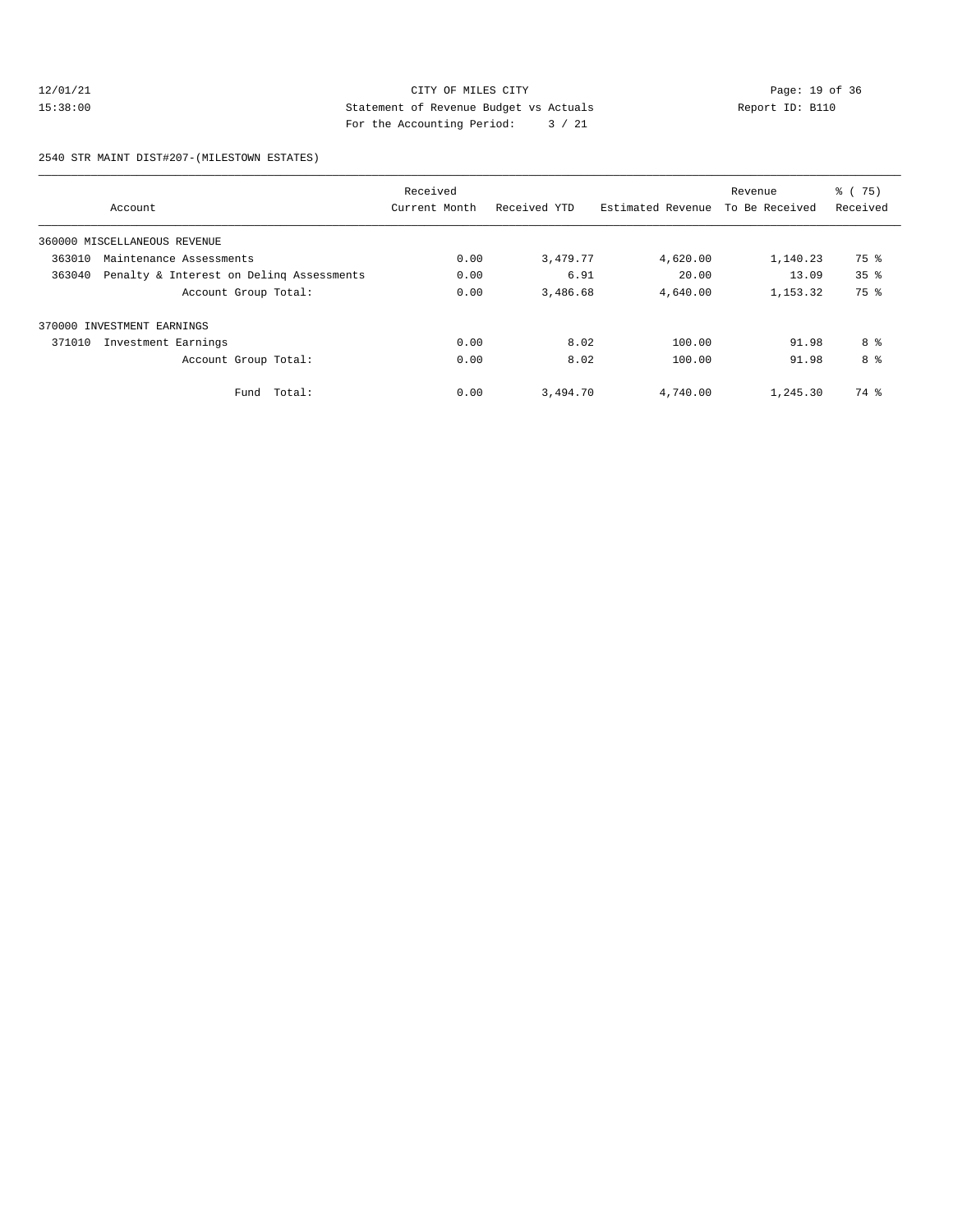# 12/01/21 Page: 20 of 36<br>15:38:00 CITY OF MILES CITY Page: 20 of 36<br>15:38:00 CITY OF MELES CITY Page: 20 of 36<br>15:38:00 CITY OF Revenue Budget vs Actuals 15:38:00 Statement of Revenue Budget vs Actuals Report ID: B110 For the Accounting Period: 3 / 21

#### 2701 Fire Grants

|        |                                   | Received      |              |                   | Revenue        | % (75)         |
|--------|-----------------------------------|---------------|--------------|-------------------|----------------|----------------|
|        | Account                           | Current Month | Received YTD | Estimated Revenue | To Be Received | Received       |
|        | 330000 INTERGOVERNMENTAL REVENUES |               |              |                   |                |                |
| 331113 | FEMA -Projects                    | 0.00          | 0.00         | 300,000.00        | 300,000.00     | 0 %            |
|        | Account Group Total:              | 0.00          | 0.00         | 300,000.00        | 300,000.00     | 0 %            |
|        | 360000 MISCELLANEOUS REVENUE      |               |              |                   |                |                |
| 362020 | MISC REVENUE                      | 2.00          | 2.00         | 24,087.00         | 24,085.00      | 0 %            |
| 365040 | DONATIONS-FIRE/AMB                | 0.00          | 0.00         | 350.00            | 350.00         | 0 %            |
| 367000 | Sale of Junk or Salvage           | 0.00          | 0.00         | 1,000.00          | 1,000.00       | 0 <sup>8</sup> |
|        | Account Group Total:              | 2.00          | 2.00         | 25,437.00         | 25,435.00      | 0 %            |
|        | Fund Total:                       | 2.00          | 2.00         | 325, 437, 00      | 325, 435, 00   | 0 %            |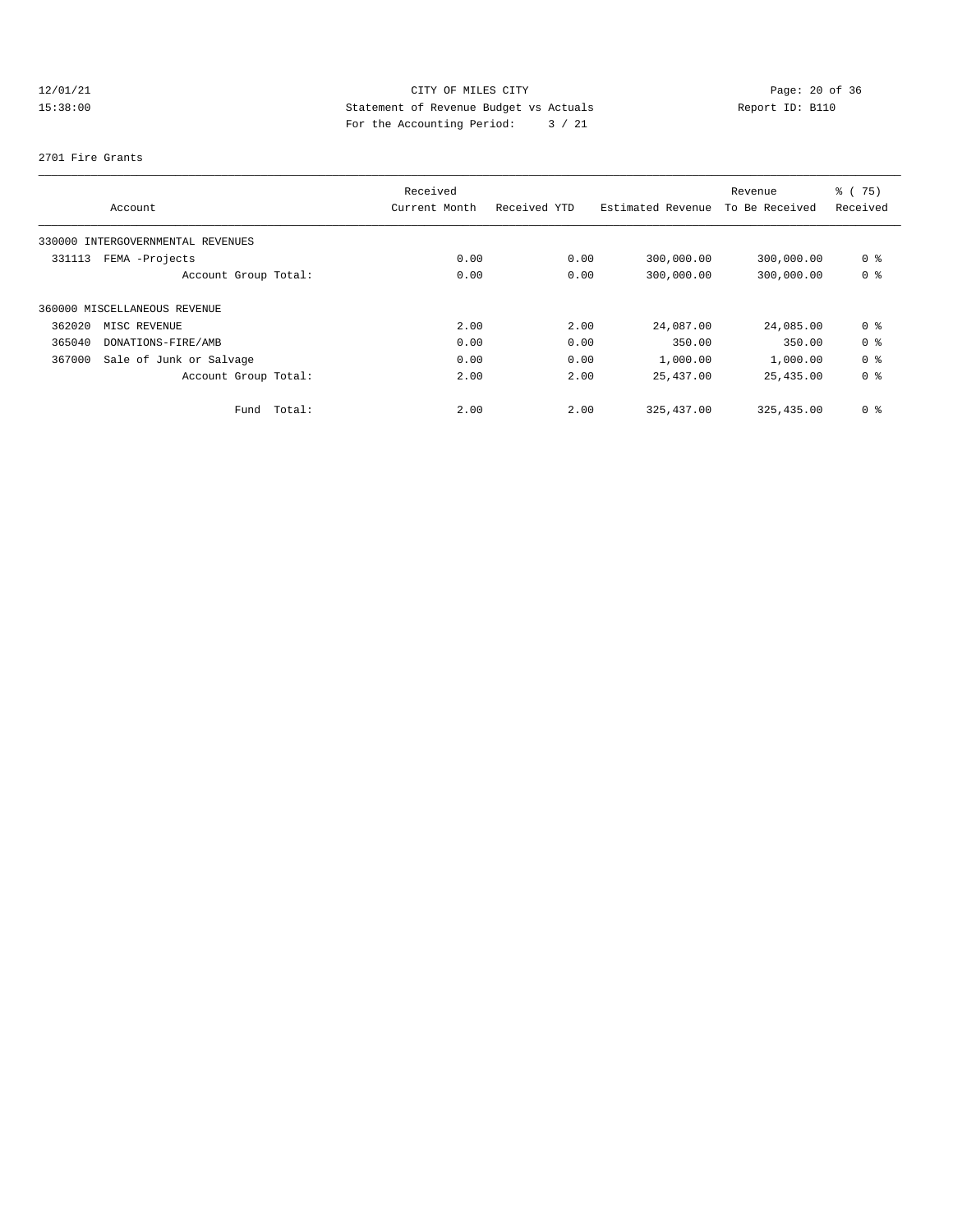# 12/01/21 Page: 21 of 36<br>15:38:00 CITY OF MILES CITY Page: 21 of 36<br>15:38:00 Statement of Revenue Budget vs Actuals<br>15:38:00 Page: 21 of 36 15:38:00 Statement of Revenue Budget vs Actuals Report ID: B110 For the Accounting Period: 3 / 21

2820 GAS TAX

| Account                              | Received<br>Current Month | Received YTD | Estimated Revenue | Revenue<br>To Be Received | 8 (75)<br>Received |
|--------------------------------------|---------------------------|--------------|-------------------|---------------------------|--------------------|
| 330000 INTERGOVERNMENTAL REVENUES    |                           |              |                   |                           |                    |
| Gasoline Tax Apportionment<br>335040 | 14,184.04                 | 127,656.31   | 170,208.00        | 42,551.69                 | 75 %               |
| Account Group Total:                 | 14,184.04                 | 127,656.31   | 170,208.00        | 42,551.69                 | 75 %               |
| Fund Total:                          | 14,184.04                 | 127,656.31   | 170,208.00        | 42,551.69                 | 75 %               |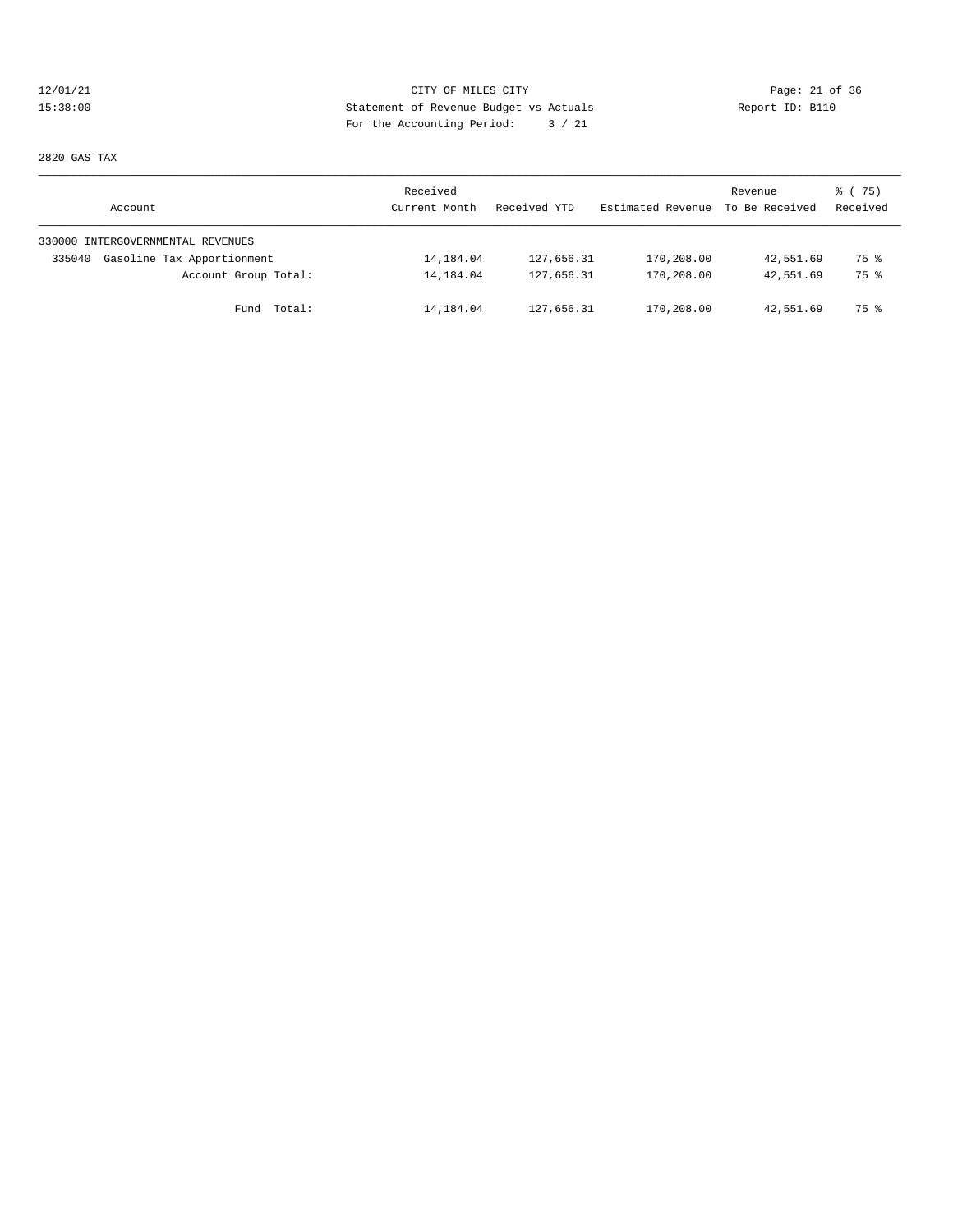# 12/01/21 Page: 22 of 36 15:38:00 Statement of Revenue Budget vs Actuals Report ID: B110 For the Accounting Period: 3 / 21

#### 2821 HB473- Fuel Tax

|                                        | Received      |              |                   | Revenue        | $\frac{3}{6}$ ( 75) |
|----------------------------------------|---------------|--------------|-------------------|----------------|---------------------|
| Account                                | Current Month | Received YTD | Estimated Revenue | To Be Received | Received            |
| 330000 INTERGOVERNMENTAL REVENUES      |               |              |                   |                |                     |
| 335041<br>HB473                        | 0.00          | 0.00         | 100,000.00        | 100,000.00     | 0 %                 |
| Account Group Total:                   | 0.00          | 0.00         | 100,000.00        | 100,000.00     | 0 <sup>8</sup>      |
| 380000 OTHER FINANCING SOURCES         |               |              |                   |                |                     |
| Interfund Operating Transfer<br>383000 | 0.00          | 0.00         | 5,000.00          | 5,000.00       | 0 %                 |
| Account Group Total:                   | 0.00          | 0.00         | 5,000.00          | 5,000.00       | 0 %                 |
| Fund<br>Total:                         | 0.00          | 0.00         | 105,000.00        | 105,000.00     | 0 %                 |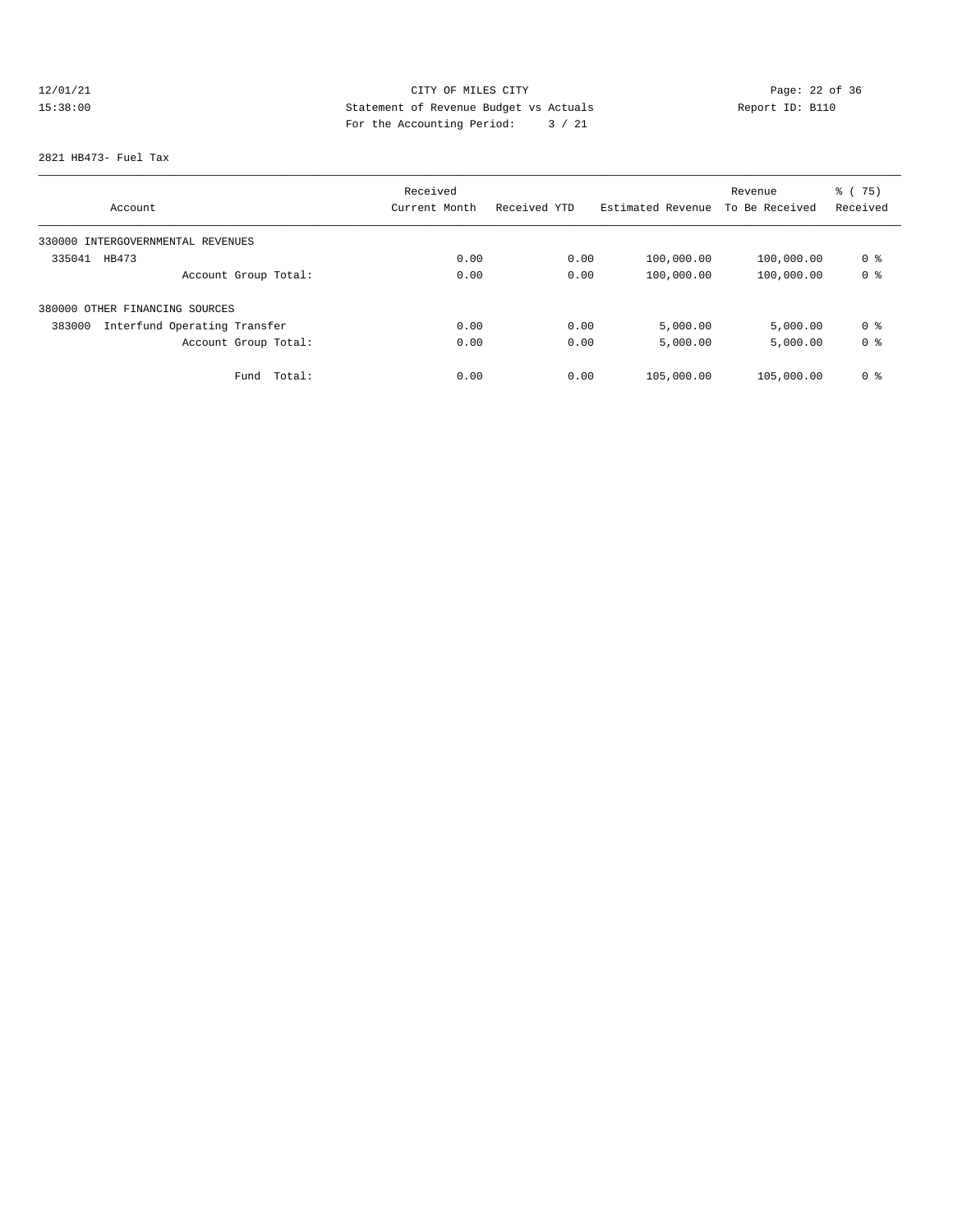#### 12/01/21 Page: 23 of 36 15:38:00 Statement of Revenue Budget vs Actuals Report ID: B110 For the Accounting Period: 3 / 21

2850 Southeastern Montana Dispatch-911

|                                   | Received      |              |                   | Revenue        | $\frac{3}{6}$ ( 75) |
|-----------------------------------|---------------|--------------|-------------------|----------------|---------------------|
| Account                           | Current Month | Received YTD | Estimated Revenue | To Be Received | Received            |
| 330000 INTERGOVERNMENTAL REVENUES |               |              |                   |                |                     |
| 335080<br>Basic 911 Funds         | 59,331.18     | 153,531.22   | 201,000.00        | 47,468.78      | 76 %                |
| Account Group Total:              | 59, 331. 18   | 153,531.22   | 201,000.00        | 47,468.78      | 76 %                |
| 370000 INVESTMENT EARNINGS        |               |              |                   |                |                     |
| 371010<br>Investment Earnings     | 0.00          | 70.88        | 9,051.00          | 8,980.12       | 1 <sup>8</sup>      |
| Account Group Total:              | 0.00          | 70.88        | 9,051.00          | 8,980.12       | 1 <sup>8</sup>      |
| Fund Total:                       | 59, 331. 18   | 153,602.10   | 210,051.00        | 56,448.90      | 73 %                |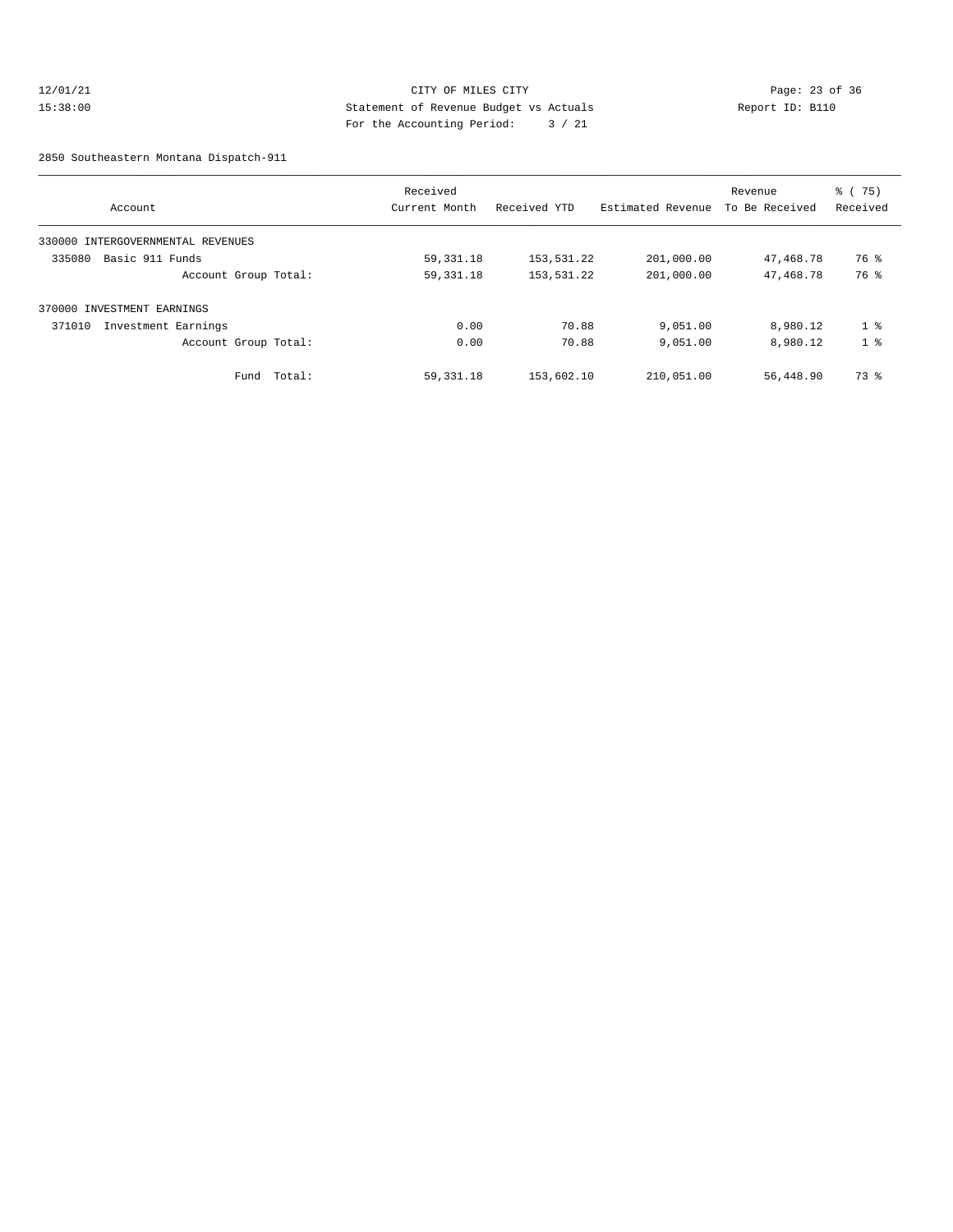# 12/01/21 Page: 24 of 36<br>15:38:00 Statement of Revenue Budget vs Actuals<br>15:38:00 Page: 24 of 36 15:38:00 Statement of Revenue Budget vs Actuals Report ID: B110 For the Accounting Period: 3 / 21

#### 2880 LIBRARY GRANTS

|        | Account                           | Received<br>Current Month | Received YTD | Estimated Revenue | Revenue<br>To Be Received | % (75)<br>Received |
|--------|-----------------------------------|---------------------------|--------------|-------------------|---------------------------|--------------------|
|        | 330000 INTERGOVERNMENTAL REVENUES |                           |              |                   |                           |                    |
| 334100 | Library - State Aid               | 0.00                      | 5,398.69     | 5,399.00          | 0.31                      | $100$ %            |
| 334101 | HB#193-Interlibrary Loan Reimb    | 0.00                      | 0.00         | 5,000.00          | 5,000.00                  | 0 %                |
| 334104 | Sagebrush Fed Headquarters        | 0.00                      | 0.00         | 5,757.00          | 5,757.00                  | 0 <sup>8</sup>     |
| 334105 | Sagebrush Fed/Coal Sev Tax        | 0.00                      | 5,756.23     | 0.00              | $-5.756.23$               | $***$ %            |
|        | Account Group Total:              | 0.00                      | 11, 154.92   | 16,156.00         | 5,001.08                  | 69 %               |
|        | Total:<br>Fund                    | 0.00                      | 11,154.92    | 16,156.00         | 5,001.08                  | 69 %               |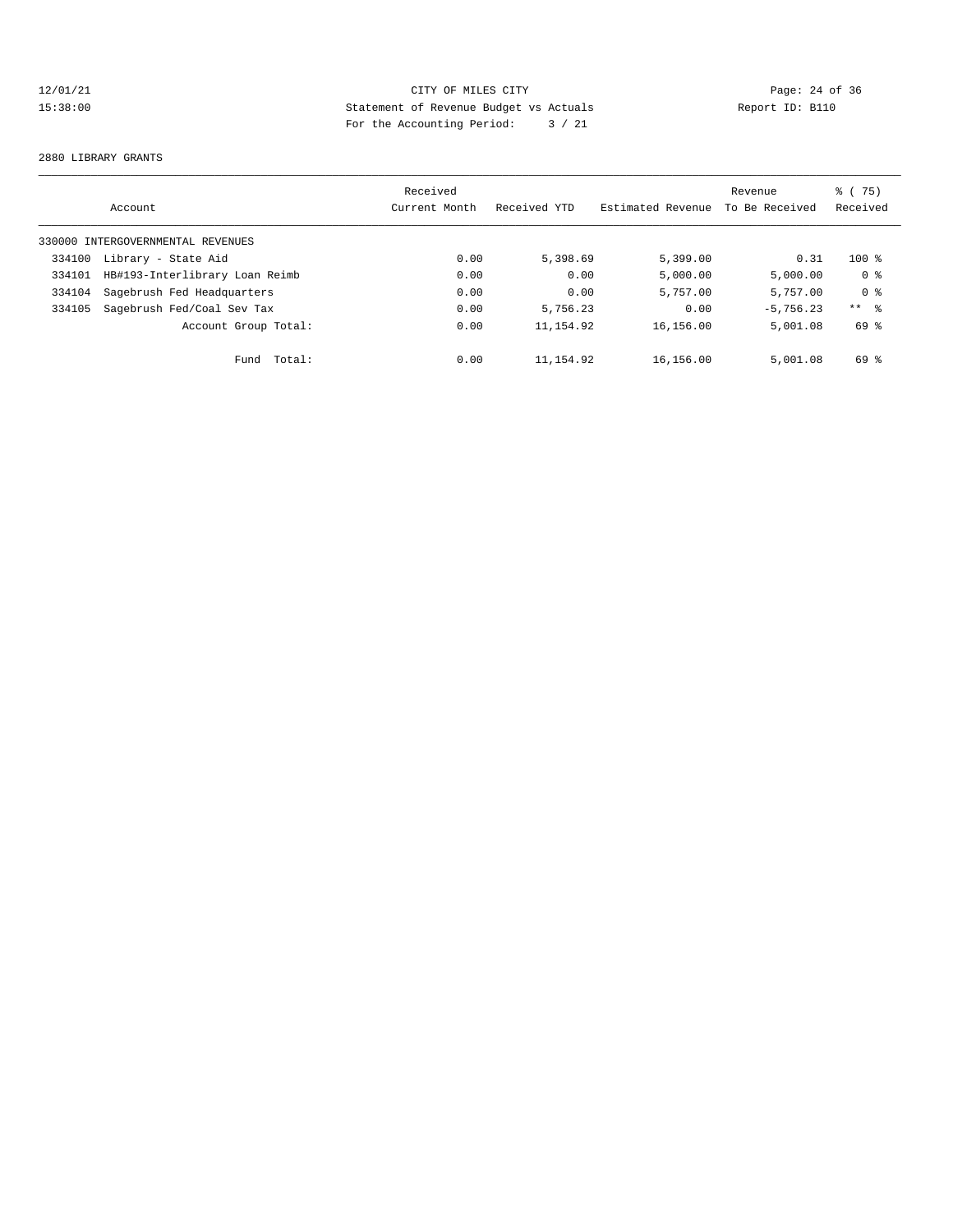# 12/01/21 CITY OF MILES CITY<br>15:38:00 Statement of Revenue Budget vs Actuals<br>15:38:00 Page: 25 of 36<br>15:38:00 Page: 25 of 36 15:38:00 Statement of Revenue Budget vs Actuals Report ID: B110 For the Accounting Period: 3 / 21

2935 Historic Preservation

|        | Account                           | Received<br>Current Month | Received YTD | Estimated Revenue | Revenue<br>To Be Received | % (75)<br>Received |
|--------|-----------------------------------|---------------------------|--------------|-------------------|---------------------------|--------------------|
|        | 330000 INTERGOVERNMENTAL REVENUES |                           |              |                   |                           |                    |
| 331993 | COVID-19 Federal Stimulus         | 1,120.40                  | 1,120.40     | 0.00              | $-1,120.40$               | ** %               |
| 334000 | State Grants                      | 0.00                      | 3,000.00     | 6.000.00          | 3,000.00                  | $50*$              |
|        | Account Group Total:              | 1,120.40                  | 4,120.40     | 6,000.00          | 1,879.60                  | 69 %               |
|        | 380000 OTHER FINANCING SOURCES    |                           |              |                   |                           |                    |
| 383000 | Interfund Operating Transfer      | 0.00                      | 3,000.00     | 3,000.00          | 0.00                      | $100$ %            |
|        | Account Group Total:              | 0.00                      | 3,000.00     | 3,000.00          | 0.00                      | $100$ %            |
|        | Fund Total:                       | 1,120.40                  | 7,120.40     | 9,000.00          | 1,879.60                  | 79 %               |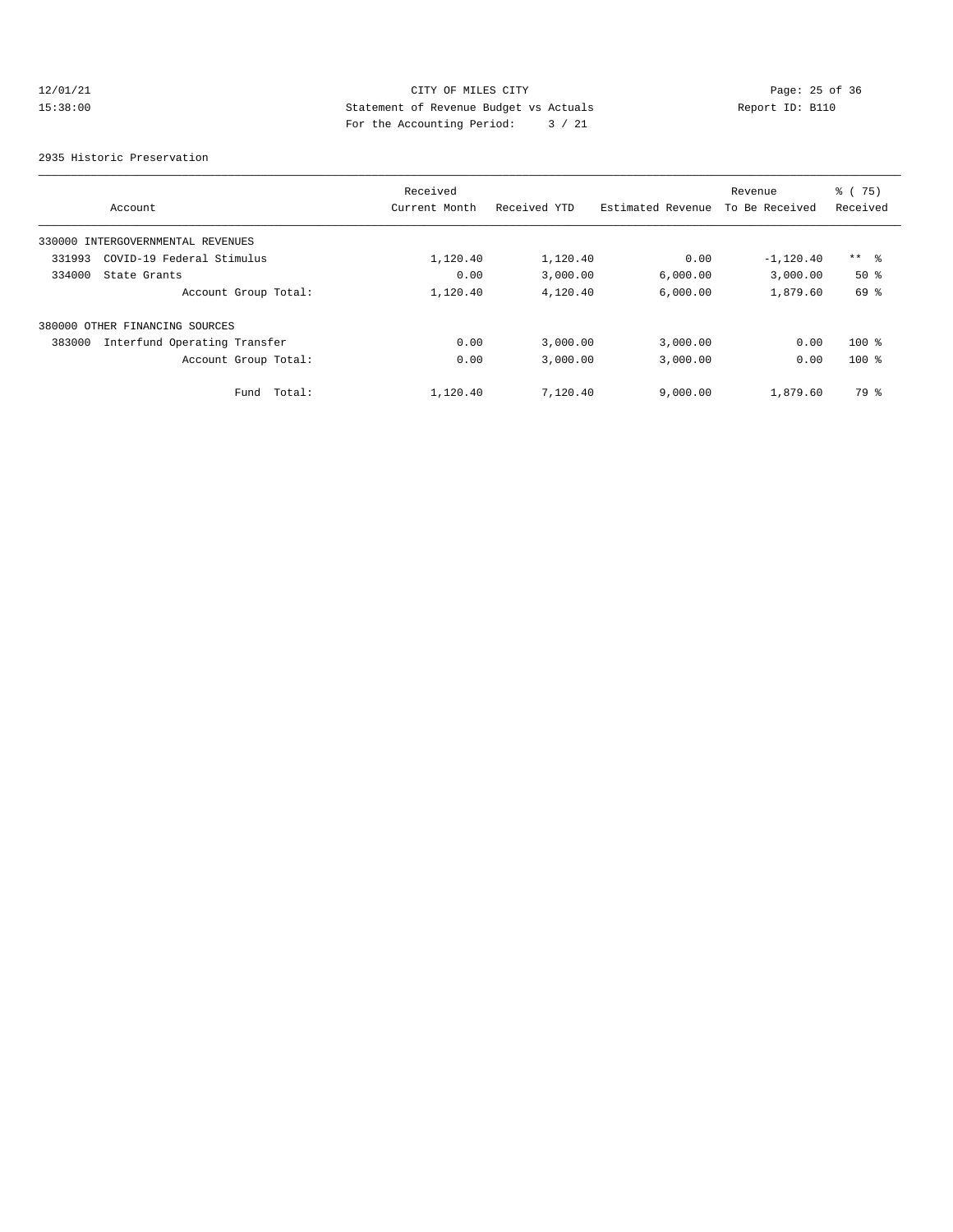#### 12/01/21 Page: 26 of 36<br>15:38:00 CITY OF MILES CITY Page: 26 of 36<br>15:38:00 Statement of Revenue Budget vs Actuals Report ID: B110 15:38:00 Statement of Revenue Budget vs Actuals Report ID: B110 For the Accounting Period: 3 / 21

2985 RETIRED SENIOR VOLUNTEER PROG (RSVP)

|        | Account                           | Received<br>Current Month | Received YTD | Estimated Revenue | Revenue<br>To Be Received | % (75)<br>Received |
|--------|-----------------------------------|---------------------------|--------------|-------------------|---------------------------|--------------------|
|        | 330000 INTERGOVERNMENTAL REVENUES |                           |              |                   |                           |                    |
| 331165 | RSVP FEDERAL GRANTS               | 6,478.87                  | 55,073.07    | 86,412.00         | 31,338.93                 | 64 %               |
|        | Account Group Total:              | 6,478.87                  | 55,073.07    | 86,412.00         | 31, 338.93                | 64 %               |
|        | 360000 MISCELLANEOUS REVENUE      |                           |              |                   |                           |                    |
| 362020 | MISC REVENUE                      | 353.00                    | 6,358.00     | 18,600.00         | 12,242.00                 | $34$ $%$           |
| 365000 | Contributions and Donations       | 0.00                      | 1,262.29     | 0.00              | $-1, 262.29$              | $***$ $ -$         |
|        | Account Group Total:              | 353.00                    | 7,620.29     | 18,600.00         | 10,979.71                 | $41*$              |
|        | 370000 INVESTMENT EARNINGS        |                           |              |                   |                           |                    |
| 371010 | Investment Earnings               | 0.00                      | 14.63        | 0.00              | $-14.63$                  | $***$ 2            |
|        | Account Group Total:              | 0.00                      | 14.63        | 0.00              | $-14.63$                  | $***$ $\approx$    |
|        | Total:<br>Fund                    | 6,831.87                  | 62,707.99    | 105,012.00        | 42,304.01                 | 60 %               |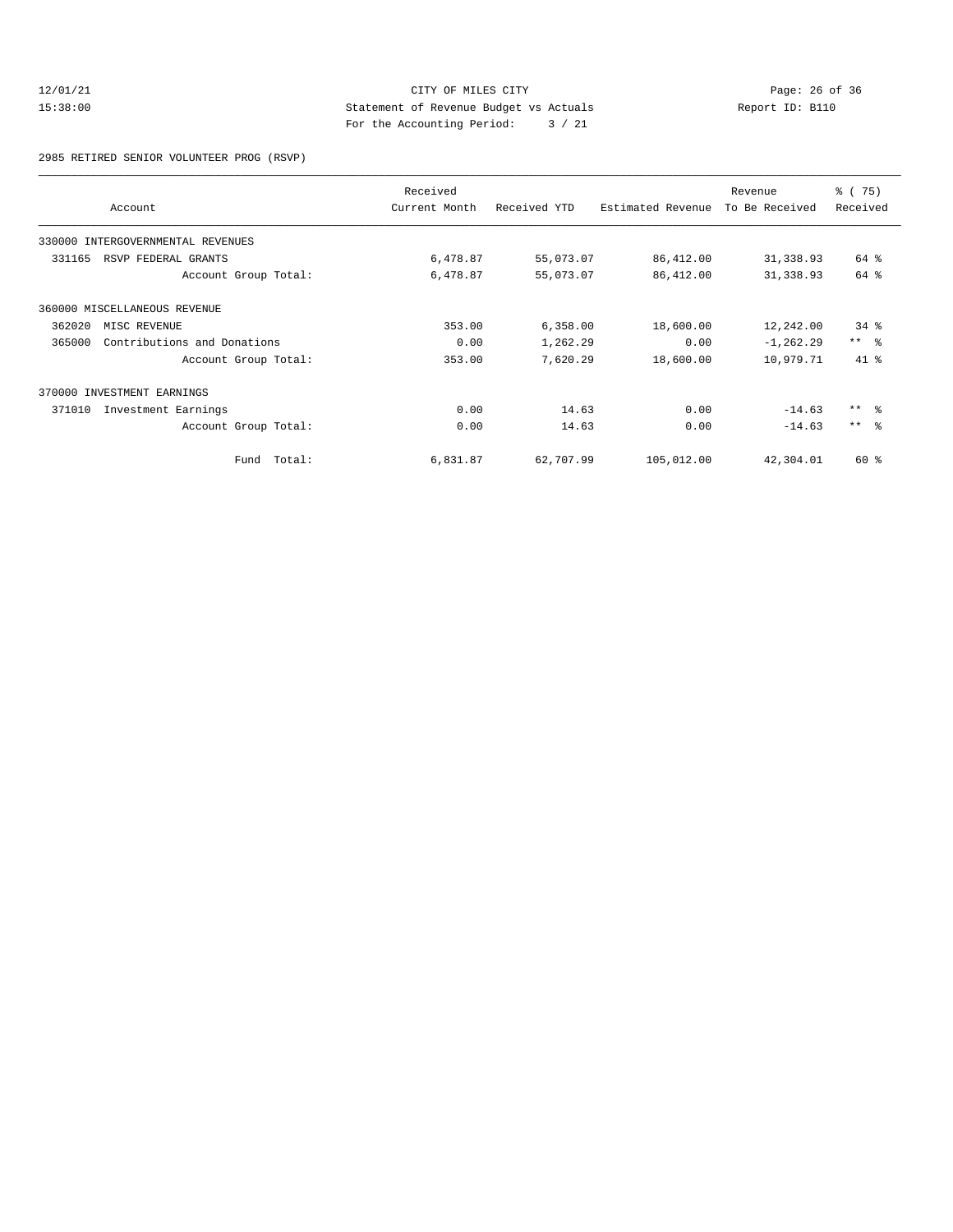#### 12/01/21 Page: 27 of 36 CITY CHANGES CITY CHANGES CITY 15:38:00 Statement of Revenue Budget vs Actuals Report ID: B110 For the Accounting Period: 3 / 21

#### 3301 Judgement Settlement/Southgate

|                               | Received      |              |                   | Revenue        | $\frac{1}{6}$ (75) |
|-------------------------------|---------------|--------------|-------------------|----------------|--------------------|
| Account                       | Current Month | Received YTD | Estimated Revenue | To Be Received | Received           |
| 310000 TAXES                  |               |              |                   |                |                    |
| Real Property Taxes<br>311010 | 640.26        | 58,074.95    | 101,700.00        | 43,625.05      | $57$ $%$           |
| Account Group Total:          | 640.26        | 58,074.95    | 101,700.00        | 43,625.05      | 57 <sup>8</sup>    |
| 360000 MISCELLANEOUS REVENUE  |               |              |                   |                |                    |
| 362000<br>Insurance Proceeds  | 0.00          | 100,000.00   | 100,000.00        | 0.00           | $100$ %            |
| Account Group Total:          | 0.00          | 100,000.00   | 100,000.00        | 0.00           | $100$ %            |
| Total:<br>Fund                | 640.26        | 158,074.95   | 201,700.00        | 43,625.05      | 78 %               |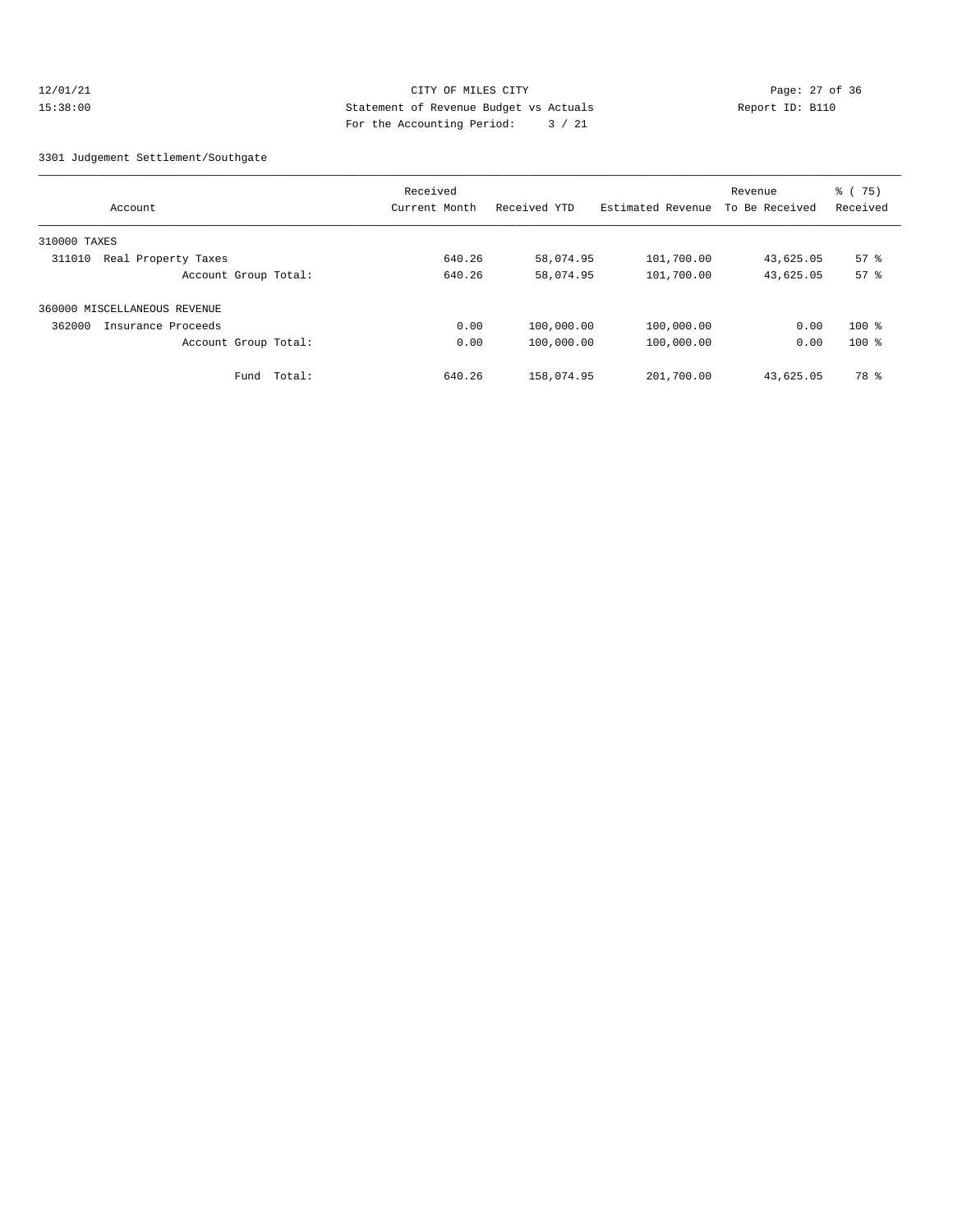# 12/01/21 CITY OF MILES CITY CONTRIBUTE CONTRIBUTE CONTRIBUTE CONTRIBUTE CONTRIBUTE CONTRIBUTE CONTRIBUTE CONTR<br>15:38:00 Statement of Revenue Budget vs Actuals Report ID: B110 15:38:00 Statement of Revenue Budget vs Actuals Report ID: B110 For the Accounting Period: 3 / 21

3670 SID 211

| Account                                           | Received<br>Current Month | Received YTD | Estimated Revenue To Be Received | Revenue  | 8 (75)<br>Received |
|---------------------------------------------------|---------------------------|--------------|----------------------------------|----------|--------------------|
| 360000 MISCELLANEOUS REVENUE                      |                           |              |                                  |          |                    |
| Bond Principal and Interest Assessments<br>363020 | 0.00                      | 1,980.47     | 3,790.00                         | 1,809.53 | $52$ $%$           |
| Account Group Total:                              | 0.00                      | 1,980.47     | 3,790.00                         | 1,809.53 | $52$ $%$           |
| Fund Total:                                       | 0.00                      | 1,980.47     | 3,790.00                         | 1,809.53 | $52$ $%$           |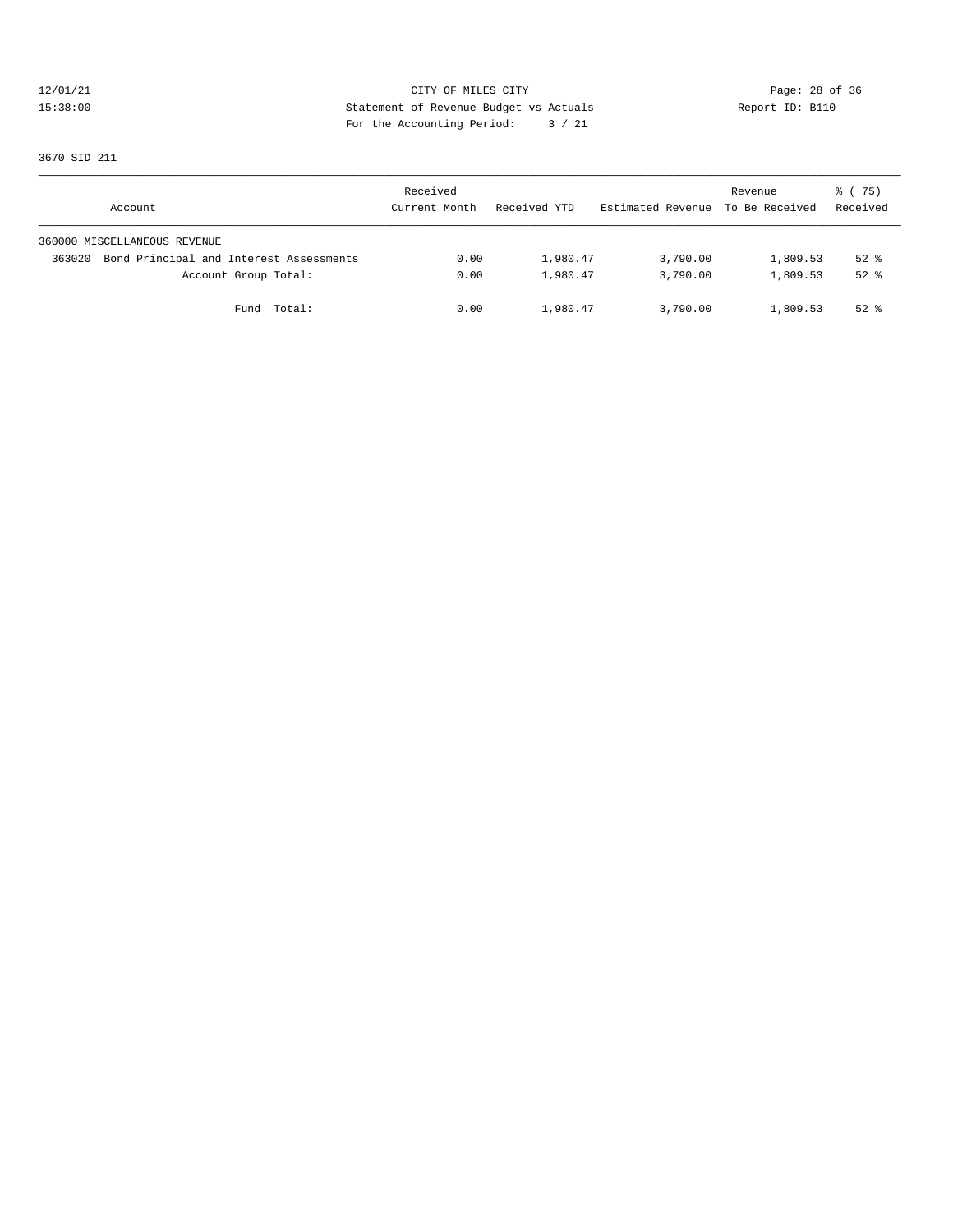#### 12/01/21 **CITY OF MILES CITY CITY CITY Page: 29 of 36** 15:38:00 Statement of Revenue Budget vs Actuals Report ID: B110 For the Accounting Period: 3 / 21

4000 General Fund Capitol Improvement Fund

| Account                       |        | Received<br>Current Month | Received YTD | Estimated Revenue To Be Received | Revenue | % (75)<br>Received |
|-------------------------------|--------|---------------------------|--------------|----------------------------------|---------|--------------------|
| 370000 INVESTMENT EARNINGS    |        |                           |              |                                  |         |                    |
| Investment Earnings<br>371010 |        | 0.00                      | 52.64        | 900.00                           | 847.36  | 6 %                |
| Account Group Total:          |        | 0.00                      | 52.64        | 900.00                           | 847.36  | 6 %                |
| Fund                          | Total: | 0.00                      | 52.64        | 900.00                           | 847.36  | 6 %                |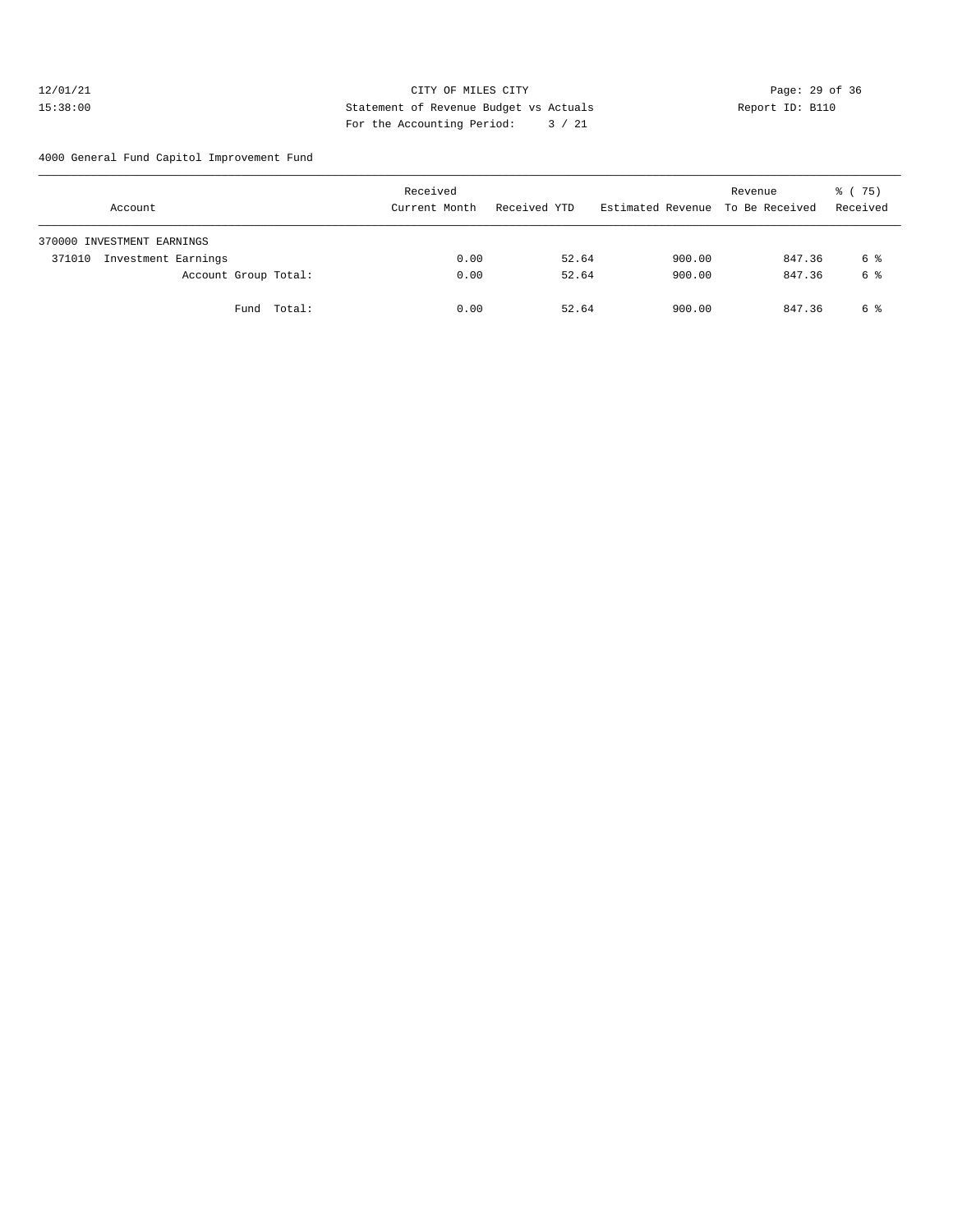#### 12/01/21 **CITY OF MILES CITY CITY CITY Page: 30 of 36** 15:38:00 Statement of Revenue Budget vs Actuals Report ID: B110 For the Accounting Period: 3 / 21

4050 Ambulance Capital Improvement Fund

| Account                           | Received<br>Current Month | Received YTD | Estimated Revenue To Be Received | Revenue | 8 (75)<br>Received |
|-----------------------------------|---------------------------|--------------|----------------------------------|---------|--------------------|
| 330000 INTERGOVERNMENTAL REVENUES |                           |              |                                  |         |                    |
| Private Grants<br>337000          | 0.00                      | 0.00         | 350.00                           | 350.00  | 0 %                |
| Account Group Total:              | 0.00                      | 0.00         | 350.00                           | 350.00  | 0 %                |
| Fund Total:                       | 0.00                      | 0.00         | 350.00                           | 350.00  | 0 %                |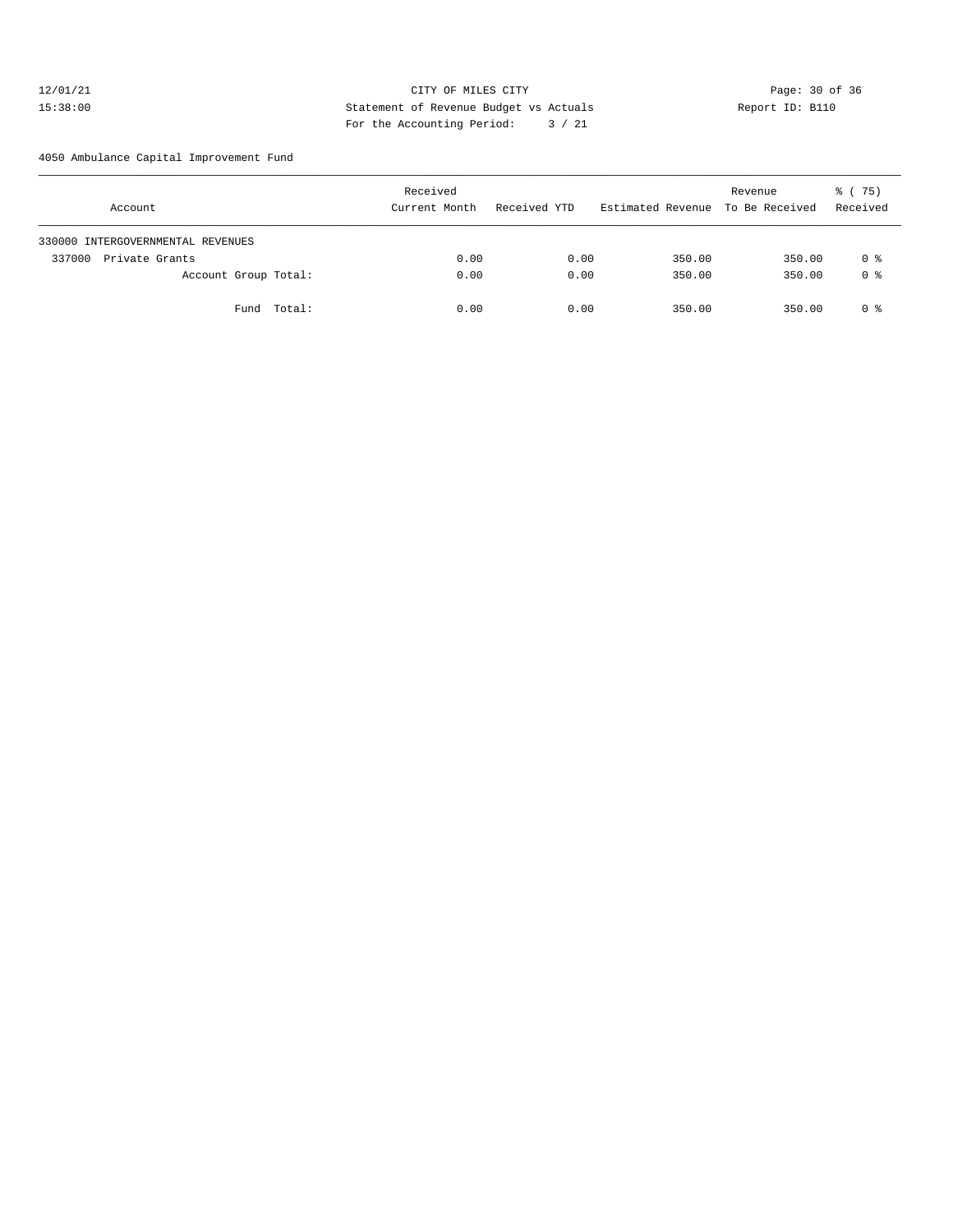# 12/01/21 Page: 31 of 36 15:38:00 Statement of Revenue Budget vs Actuals Report ID: B110 For the Accounting Period: 3 / 21

4060 CAPITAL IMPROV-PUBLIC WORKS

|        | Account                            | Received<br>Current Month | Received YTD | Estimated Revenue | Revenue<br>To Be Received | % (75)<br>Received |
|--------|------------------------------------|---------------------------|--------------|-------------------|---------------------------|--------------------|
|        | 320000 LICENSES AND PERMITS        |                           |              |                   |                           |                    |
| 323040 | Other Miscellaneous Permits        | 200.00                    | 1,800.00     | 4,200.00          | 2,400.00                  | $43$ $%$           |
|        | Account Group Total:               | 200.00                    | 1,800.00     | 4,200.00          | 2,400.00                  | 43.8               |
|        | 340000 Charges for Services        |                           |              |                   |                           |                    |
| 343014 | Street Cleaning                    | 0.00                      | 0.00         | 10,800.00         | 10,800.00                 | 0 <sup>8</sup>     |
| 343016 | Prkg Vio/Off Str-Impnd Fees        | 0.00                      | 0.00         | 500.00            | 500.00                    | 0 <sup>8</sup>     |
| 343018 | Sale of Street & Roadway Materials | 0.00                      | 0.00         | 1,000.00          | 1,000.00                  | 0 <sup>8</sup>     |
|        | Account Group Total:               | 0.00                      | 0.00         | 12,300.00         | 12,300.00                 | 0 <sup>8</sup>     |
|        | 370000 INVESTMENT EARNINGS         |                           |              |                   |                           |                    |
| 371010 | Investment Earnings                | 0.00                      | 204.60       | 6,500.00          | 6.295.40                  | 38                 |
|        | Account Group Total:               | 0.00                      | 204.60       | 6,500.00          | 6,295.40                  | 3 <sup>8</sup>     |
|        | 380000 OTHER FINANCING SOURCES     |                           |              |                   |                           |                    |
| 383000 | Interfund Operating Transfer       | 75,760.00                 | 75,760.00    | 75,760.00         | 0.00                      | $100*$             |
|        | Account Group Total:               | 75,760.00                 | 75,760.00    | 75,760.00         | 0.00                      | $100*$             |
|        | Fund Total:                        | 75,960.00                 | 77,764.60    | 98,760.00         | 20,995.40                 | 79 %               |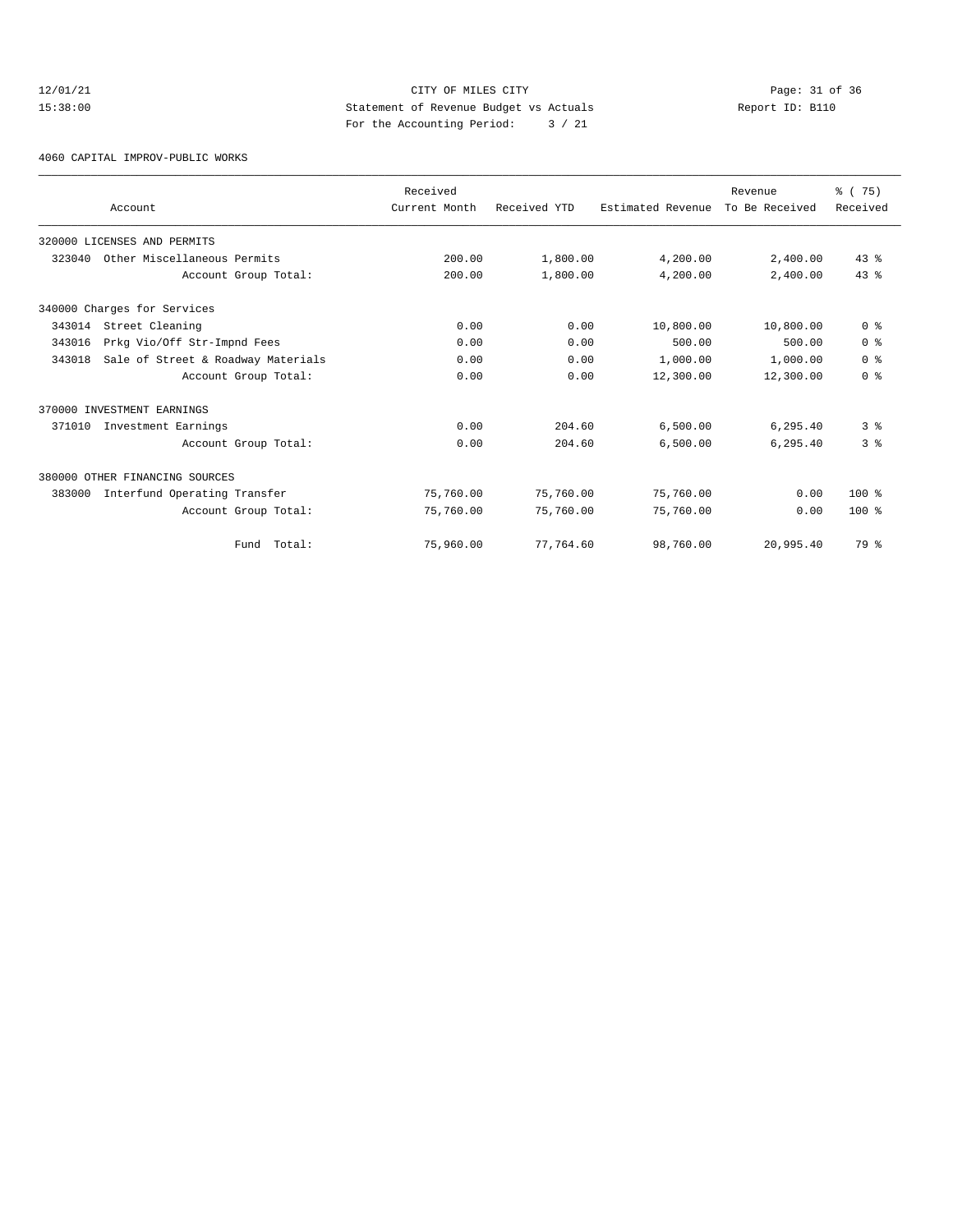12/01/21 **CITY OF MILES CITY CITY CITY PAGE:** 22 of 36 15:38:00 Statement of Revenue Budget vs Actuals Report ID: B110 For the Accounting Period: 3 / 21

#### 5210 WATER UTILITY

|        |                                     | Received      |              |                   | Revenue        | % (75)                  |
|--------|-------------------------------------|---------------|--------------|-------------------|----------------|-------------------------|
|        | Account                             | Current Month | Received YTD | Estimated Revenue | To Be Received | Received                |
|        | 330000 INTERGOVERNMENTAL REVENUES   |               |              |                   |                |                         |
| 331990 | Federal Stimulus                    | $-3,051.00$   | 0.65         | 0.00              | $-0.65$        | $***$ $=$ $\frac{6}{5}$ |
| 331993 | COVID-19 Federal Stimulus           | 4,372.93      | 4,372.93     | 0.00              | $-4,372.93$    | $***$ $-$               |
| 334120 | TSEP Grant                          | 0.00          | 764,994.48   | 750,000.00        | $-14,994.48$   | $102*$                  |
|        | Account Group Total:                | 1,321.93      | 769,368.06   | 750,000.00        | $-19,368.06$   | 103 <sub>8</sub>        |
|        | 340000 Charges for Services         |               |              |                   |                |                         |
|        | 343021 Metered Water Sales          | 140,709.14    | 1,645,288.94 | 2,028,780.00      | 383,491.06     | $81*$                   |
| 343022 | Unmetered Water Sales/Chrgoffs      | 22.50         | 95.84        | 750.00            | 654.16         | 13 <sup>8</sup>         |
| 343023 | Bulk Water Sales                    | 0.00          | 2,722.63     | 10,000.00         | 7,277.37       | $27*$                   |
| 343024 | Sales of Water Materials & Supplies | 0.00          | 284.00       | 0.00              | $-284.00$      | $***$ $ -$              |
| 343025 | Hookup Fee                          | 635.00        | 2,715.00     | 2,500.00          | $-215.00$      | 109 <sub>8</sub>        |
| 343026 | Water Install/Tap Chrgs/Labor       | 0.00          | 3, 114.43    | 5,000.00          | 1,885.57       | $62$ $%$                |
| 343027 | Chg for Wtr Dept. Serv              | 2,340.00      | 20,484.63    | 20,000.00         | $-484.63$      | 102 %                   |
| 343029 | Curb Stop Replacement Fee           | 3,584.00      | 32,561.00    | 43,000.00         | 10,439.00      | 76 %                    |
|        | Account Group Total:                | 147,290.64    | 1,707,266.47 | 2,110,030.00      | 402,763.53     | 81 %                    |
|        | 360000 MISCELLANEOUS REVENUE        |               |              |                   |                |                         |
|        | 362020 MISC REVENUE                 | 0.00          | 2,175.33     | 0.00              | $-2, 175.33$   | $***$ $=$               |
|        | Account Group Total:                | 0.00          | 2,175.33     | 0.00              | $-2, 175.33$   | ** 왕                    |
|        | 370000 INVESTMENT EARNINGS          |               |              |                   |                |                         |
|        | 371010 Investment Earnings          | 0.00          | 6,725.88     | 45,000.00         | 38, 274. 12    | $15*$                   |
|        | Account Group Total:                | 0.00          | 6,725.88     | 45,000.00         | 38, 274. 12    | $15*$                   |
|        | 380000 OTHER FINANCING SOURCES      |               |              |                   |                |                         |
|        | 383000 Interfund Operating Transfer | 0.00          | 100,000.00   | 100,000.00        | 0.00           | $100*$                  |
|        | Account Group Total:                | 0.00          | 100,000.00   | 100,000.00        | 0.00           | $100*$                  |
|        | Fund Total:                         | 148,612.57    | 2,585,535.74 | 3,005,030.00      | 419, 494.26    | 86 %                    |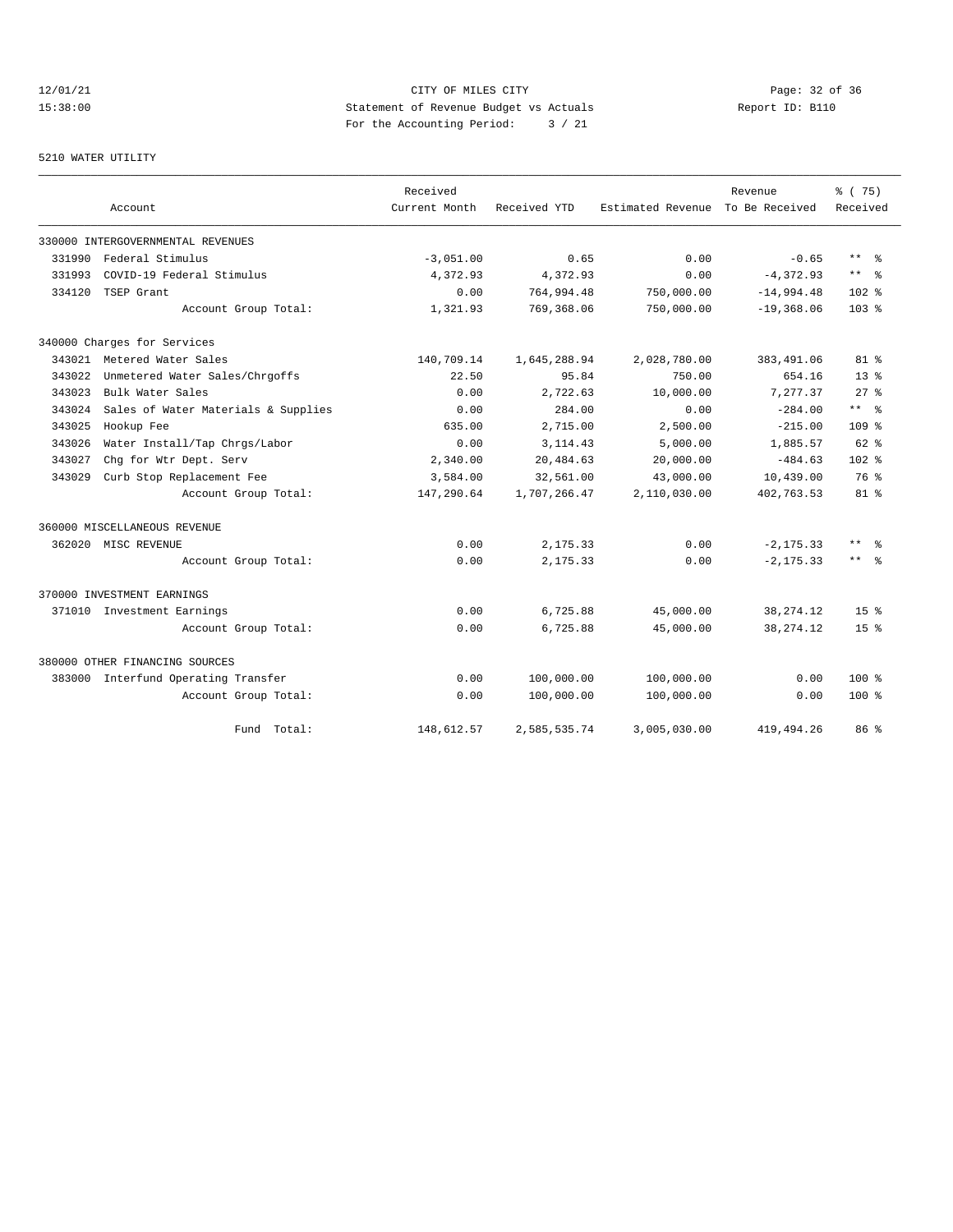# 12/01/21 Page: 33 of 36 Page: 33 of 36 Page: 33 of 36 Page: 33 of 36 Page: 33 of 36 Page: 33 Of 36 Page: 33 Of 36 15:38:00 Statement of Revenue Budget vs Actuals Report ID: B110 For the Accounting Period: 3 / 21

5310 SEWER UTILITY

|        | Account                             | Received<br>Current Month | Received YTD | Estimated Revenue | Revenue<br>To Be Received | % (75)<br>Received |
|--------|-------------------------------------|---------------------------|--------------|-------------------|---------------------------|--------------------|
|        | 330000 INTERGOVERNMENTAL REVENUES   |                           |              |                   |                           |                    |
| 331990 | Federal Stimulus                    | $-3,051.00$               | 0.65         | 0.00              | $-0.65$                   | $***$ $ -$         |
| 331993 | COVID-19 Federal Stimulus           | 4,372.93                  | 4,372.93     | 0.00              | $-4, 372.93$              | $***$<br>- 옹       |
|        | Account Group Total:                | 1,321.93                  | 4,373.58     | 0.00              | $-4.373.58$               | $***$<br>- 옹       |
|        | 340000 Charges for Services         |                           |              |                   |                           |                    |
| 341075 | Serv/Cnty-Interlocal Agmt           | 765.00                    | 765.00       | 1,500.00          | 735.00                    | $51$ $%$           |
| 343031 | Sewer Service Charges               | 170,629.52                | 1,540,490.92 | 2,020,810.00      | 480, 319.08               | 76 %               |
| 343032 | Sewer Installation Charges/Chrgoffs | 22.50                     | 95.84        | 1,000.00          | 904.16                    | 10 <sup>8</sup>    |
| 343033 | Hookup Fee                          | 240.00                    | 480.00       | 1,000.00          | 520.00                    | $48*$              |
| 343034 | Treatment Facilities Fees           | 145.00                    | 4,965.00     | 2,000.00          | $-2,965.00$               | $248$ %            |
| 343036 | Miscellaneous Sewer Revenue (Labor) | 360.00                    | 4,030.30     | 15,000.00         | 10,969.70                 | $27$ $%$           |
| 343037 | Baker Road Etc.                     | 1,230.84                  | 10,625.46    | 12,000.00         | 1,374.54                  | 89 %               |
|        | Account Group Total:                | 173,392.86                | 1,561,452.52 | 2,053,310.00      | 491,857.48                | 76 %               |
|        | 360000 MISCELLANEOUS REVENUE        |                           |              |                   |                           |                    |
| 361010 | Land Rental                         | 0.00                      | 2,873.90     | 2,900.00          | 26.10                     | 99 <sup>8</sup>    |
| 362020 | MISC REVENUE                        | 0.00                      | 122.38       | 500.00            | 377.62                    | $24$ $%$           |
|        | Account Group Total:                | 0.00                      | 2,996.28     | 3,400.00          | 403.72                    | 88 %               |
|        | 370000 INVESTMENT EARNINGS          |                           |              |                   |                           |                    |
| 371010 | Investment Earnings                 | 0.00                      | 4,459.35     | 35,000.00         | 30,540.65                 | $13*$              |
|        | Account Group Total:                | 0.00                      | 4,459.35     | 35,000.00         | 30,540.65                 | $13*$              |
|        | Fund Total:                         | 174,714.79                | 1,573,281.73 | 2,091,710.00      | 518, 428.27               | 75 %               |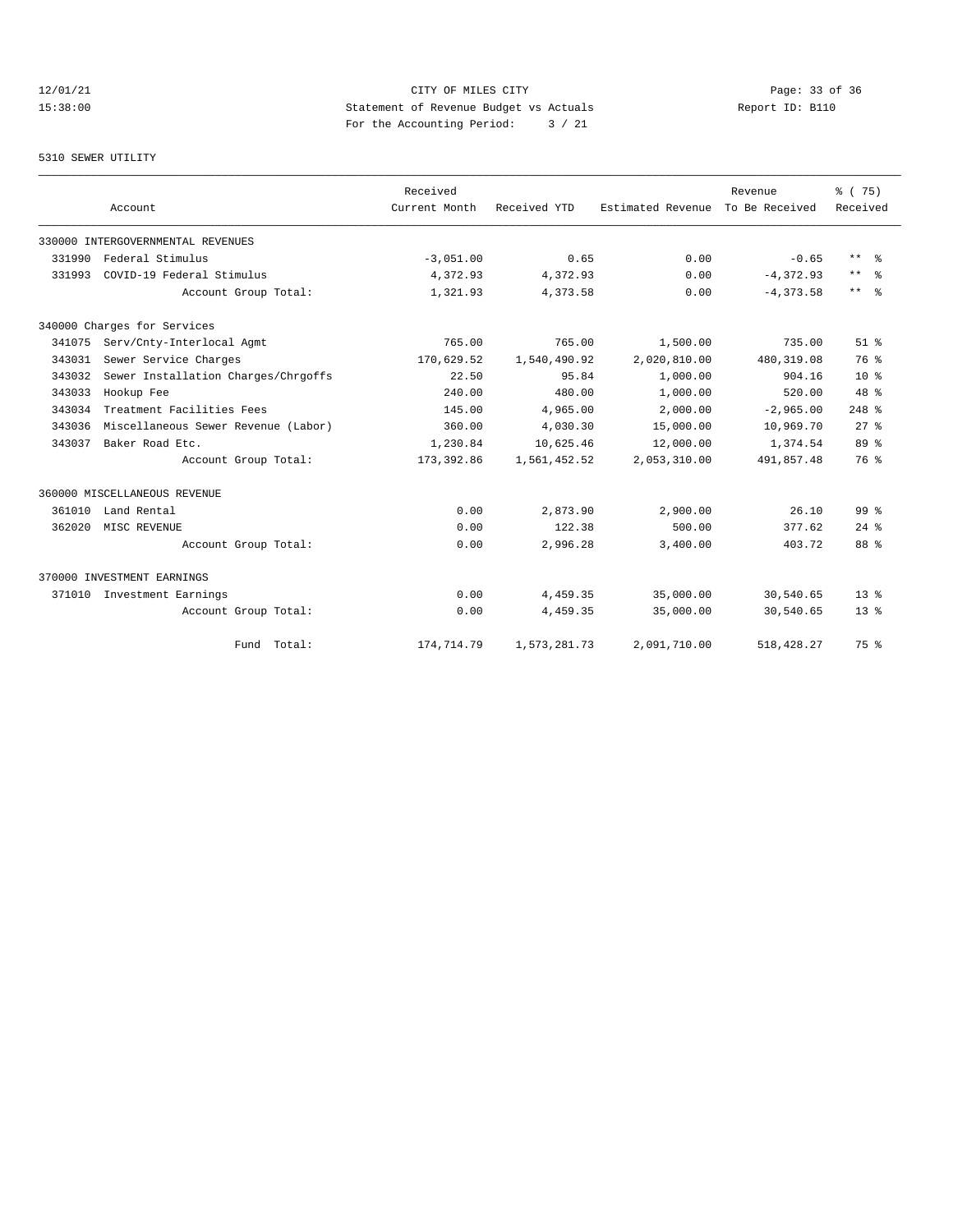# 12/01/21 Page: 34 of 36 15:38:00 Statement of Revenue Budget vs Actuals Report ID: B110 For the Accounting Period: 3 / 21

#### 5510 AMBULANCE FUND

|              |                                        | Received       |              |                   | Revenue        | % (75)              |
|--------------|----------------------------------------|----------------|--------------|-------------------|----------------|---------------------|
|              | Account                                | Current Month  | Received YTD | Estimated Revenue | To Be Received | Received            |
| 310000 TAXES |                                        |                |              |                   |                |                     |
| 311010       | Real Property Taxes                    | 65.18          | 5,553.34     | 9,281.00          | 3,727.66       | $60*$               |
| 311020       | Personal Property Taxes                | 3.22           | 27.44        | 210.00            | 182.56         | $13*$               |
| 312000       | Penalty & Interest on Delinquent Taxes | 1.76           | 14.01        | 10.00             | $-4.01$        | $140*$              |
|              | Account Group Total:                   | 70.16          | 5,594.79     | 9,501.00          | 3,906.21       | $59*$               |
|              | 330000 INTERGOVERNMENTAL REVENUES      |                |              |                   |                |                     |
| 331040       | Medicaid Supplemental Program-State    | 0.00           | 36, 281.74   | 12,500.00         | $-23,781.74$   | $290$ %             |
| 331113       | FEMA -Projects                         | 0.00           | 5,750.41     | 50,000.00         | 44,249.59      | $12*$               |
| 331990       | Federal Stimulus                       | $-208, 168.00$ | 0.46         | 0.00              | $-0.46$        | $***$ %             |
| 331993       | COVID-19 Federal Stimulus              | 330,702.06     | 341,753.23   | 0.00              | $-341, 753.23$ | $\star\star$<br>ം ക |
| 334993       | COVID-19 State Stimulus                | 0.00           | 0.00         | 11,052.00         | 11,052.00      | 0 <sup>8</sup>      |
|              | Account Group Total:                   | 122,534.06     | 383,785.84   | 73,552.00         | $-310, 233.84$ | $522$ $%$           |
|              | 340000 Charges for Services            |                |              |                   |                |                     |
| 341075       | Serv/Cnty-Interlocal Agmt              | 30,420.00      | 30,420.00    | 55,187.00         | 24,767.00      | 55 <sup>8</sup>     |
| 342026       | Ambulance Charges                      | 107,527.93     | 855, 146.35  | 1,333,694.00      | 478,547.65     | $64$ $%$            |
| 342027       | Ambulance Standby                      | 0.00           | 3,005.00     | 4,000.00          | 995.00         | 75 %                |
|              | Account Group Total:                   | 137,947.93     | 888, 571.35  | 1,392,881.00      | 504,309.65     | $64$ $%$            |
|              | 360000 MISCELLANEOUS REVENUE           |                |              |                   |                |                     |
| 362020       | MISC REVENUE                           | 468.32         | 1,492.11     | 500.00            | $-992.11$      | $298$ %             |
| 366010       | Misc- From Charge off Accts            | 0.00           | 18,536.49    | 5,000.00          | $-13,536.49$   | $371$ $%$           |
| 367000       | Sale of Junk or Salvage                | 0.00           | 0.00         | 500.00            | 500.00         | ი ჵ                 |
|              | Account Group Total:                   | 468.32         | 20,028.60    | 6,000.00          | $-14,028.60$   | $334$ $%$           |
|              | 370000 INVESTMENT EARNINGS             |                |              |                   |                |                     |
|              | 371010 Investment Earnings             | 0.00           | 50.68        | 0.00              | $-50.68$       | $***$<br>- 왕        |
|              | Account Group Total:                   | 0.00           | 50.68        | 0.00              | $-50.68$       | $\star\star$<br>- 옹 |
|              | Fund Total:                            | 261,020.47     | 1,298,031.26 | 1,481,934.00      | 183,902.74     | 88 %                |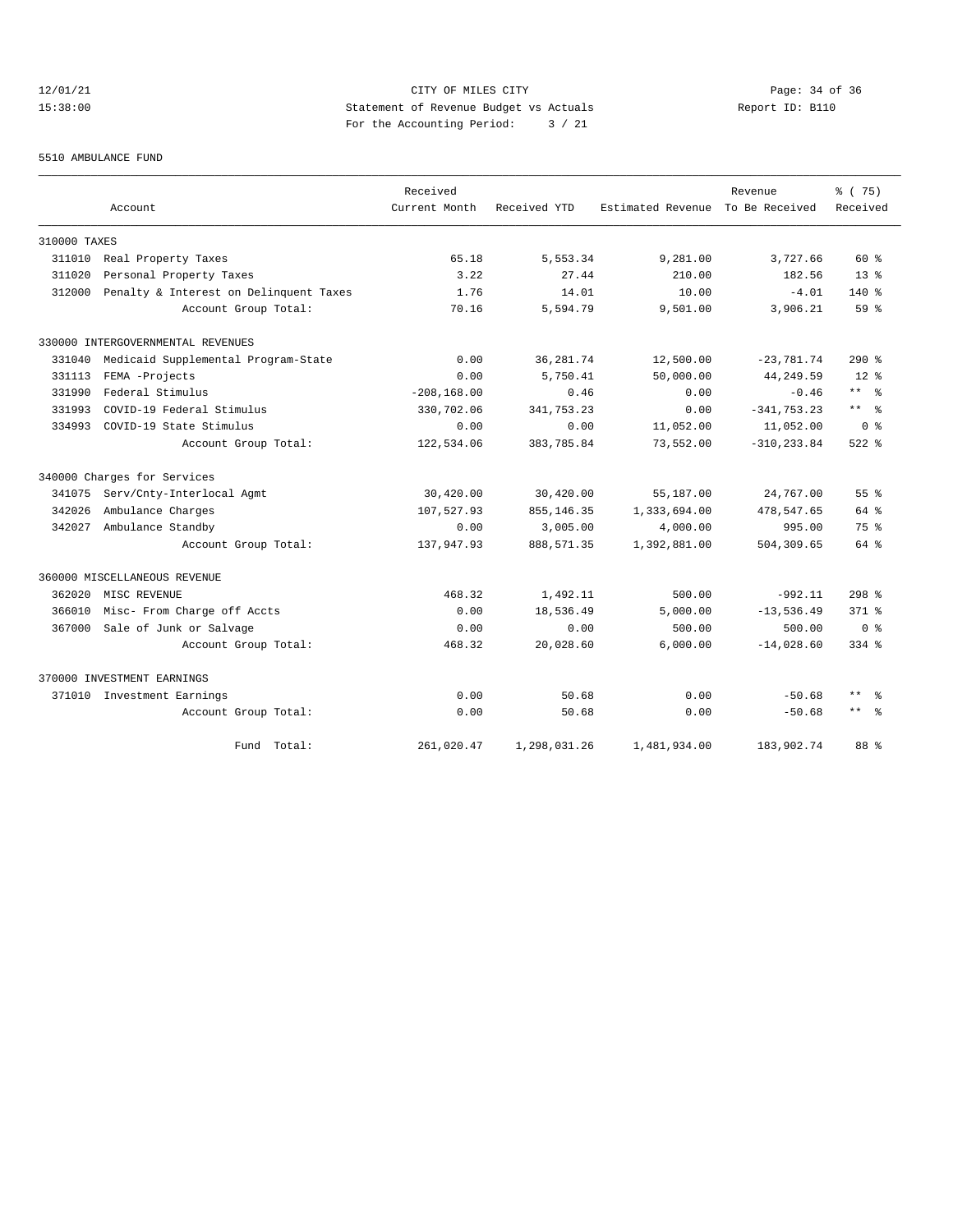# 12/01/21 Page: 35 of 36 Page: 35 of 36 Page: 35 of 36 Page: 35 of 36 Page: 35 of 36 Page: 35 Of 36 15:38:00 Statement of Revenue Budget vs Actuals Report ID: B110 For the Accounting Period: 3 / 21

#### 5610 AIRPORT OPERATING

|              |                                        | Received      |              |                                  | Revenue        | % (75)          |
|--------------|----------------------------------------|---------------|--------------|----------------------------------|----------------|-----------------|
|              | Account                                | Current Month | Received YTD | Estimated Revenue To Be Received |                | Received        |
| 310000 TAXES |                                        |               |              |                                  |                |                 |
|              | 311010 Real Property Taxes             | 97.77         | 8,331.30     | 13,922.00                        | 5,590.70       | $60*$           |
| 311020       | Personal Property Taxes                | 4.81          | 41.13        | 316.00                           | 274.87         | $13*$           |
| 312000       | Penalty & Interest on Delinquent Taxes | 2.62          | 21.02        | 40.00                            | 18.98          | 53%             |
|              | Account Group Total:                   | 105.20        | 8,393.45     | 14,278.00                        | 5,884.55       | 59 <sup>8</sup> |
|              | 330000 INTERGOVERNMENTAL REVENUES      |               |              |                                  |                |                 |
|              | 331126 AIP 018-2019                    | 0.00          | 139,201.99   | 197,910.00                       | 58,708.01      | 70 %            |
| 331993       | COVID-19 Federal Stimulus              | 0.00          | 30,000.00    | 30,000.00                        | 0.00           | 100 %           |
| 334060       | Coal Board Grant                       | 0.00          | 19,433.96    | 35,400.00                        | 15,966.04      | 55 <sup>8</sup> |
|              | Account Group Total:                   | 0.00          | 188,635.95   | 263,310.00                       | 74,674.05      | $72*$           |
|              | 340000 Charges for Services            |               |              |                                  |                |                 |
| 341075       | Serv/Cnty-Interlocal Agmt              | 0.00          | 0.00         | 30,000.00                        | 30,000.00      | 0 <sup>8</sup>  |
| 343018       | Sale of Street & Roadway Materials     | 0.00          | 3,432.00     | 1,000.00                         | $-2,432.00$    | $343$ $%$       |
| 343061       | Landing Fees                           | 173.25        | 1,735.65     | 2,000.00                         | 264.35         | 87 <sup>8</sup> |
| 343062       | Aviation Fuel                          | 35,621.77     | 460,686.39   | 300,000.00                       | $-160,686.39$  | $154$ %         |
| 343064       | Hangar Rent                            | 10,768.08     | 71,865.27    | 59,000.00                        | $-12,865.27$   | $122$ %         |
| 343065       | Building Rentals                       | 2,487.82      | 13,068.14    | 14,000.00                        | 931.86         | 93 <sup>°</sup> |
| 343067       | Other - Miscellaneous                  | 97.22         | 49,450.93    | 500.00                           | $-48,950.93$   | $***$ %         |
| 343069       | Ag Contract                            | 0.00          | 11,000.00    | 11,000.00                        | 0.00           | 100 %           |
|              | Account Group Total:                   | 49, 148. 14   | 611,238.38   | 417,500.00                       | $-193,738.38$  | $146$ %         |
|              | 360000 MISCELLANEOUS REVENUE           |               |              |                                  |                |                 |
|              | 361010 Land Rental                     | 2,596.68      | 13,537.93    | 20,000.00                        | 6,462.07       | 68 %            |
|              | 362020 MISC REVENUE                    | 0.00          | 351.17       | 350.00                           | $-1.17$        | $100$ %         |
|              | Account Group Total:                   | 2,596.68      | 13,889.10    | 20,350.00                        | 6,460.90       | 68 %            |
|              | 370000 INVESTMENT EARNINGS             |               |              |                                  |                |                 |
|              | 371010 Investment Earnings             | 0.00          | 483.76       | 2,000.00                         | 1,516.24       | $24$ $%$        |
|              | Account Group Total:                   | 0.00          | 483.76       | 2,000.00                         | 1,516.24       | $24$ $%$        |
|              | 380000 OTHER FINANCING SOURCES         |               |              |                                  |                |                 |
|              | 381071 MT Aero Loan Hanger 8 Door      | 0.00          | 15,000.00    | 15,000.00                        | 0.00           | 100 %           |
|              | Account Group Total:                   | 0.00          | 15,000.00    | 15,000.00                        | 0.00           | 100 %           |
|              | Fund Total:                            | 51,850.02     | 837,640.64   | 732,438.00                       | $-105, 202.64$ | $114$ %         |